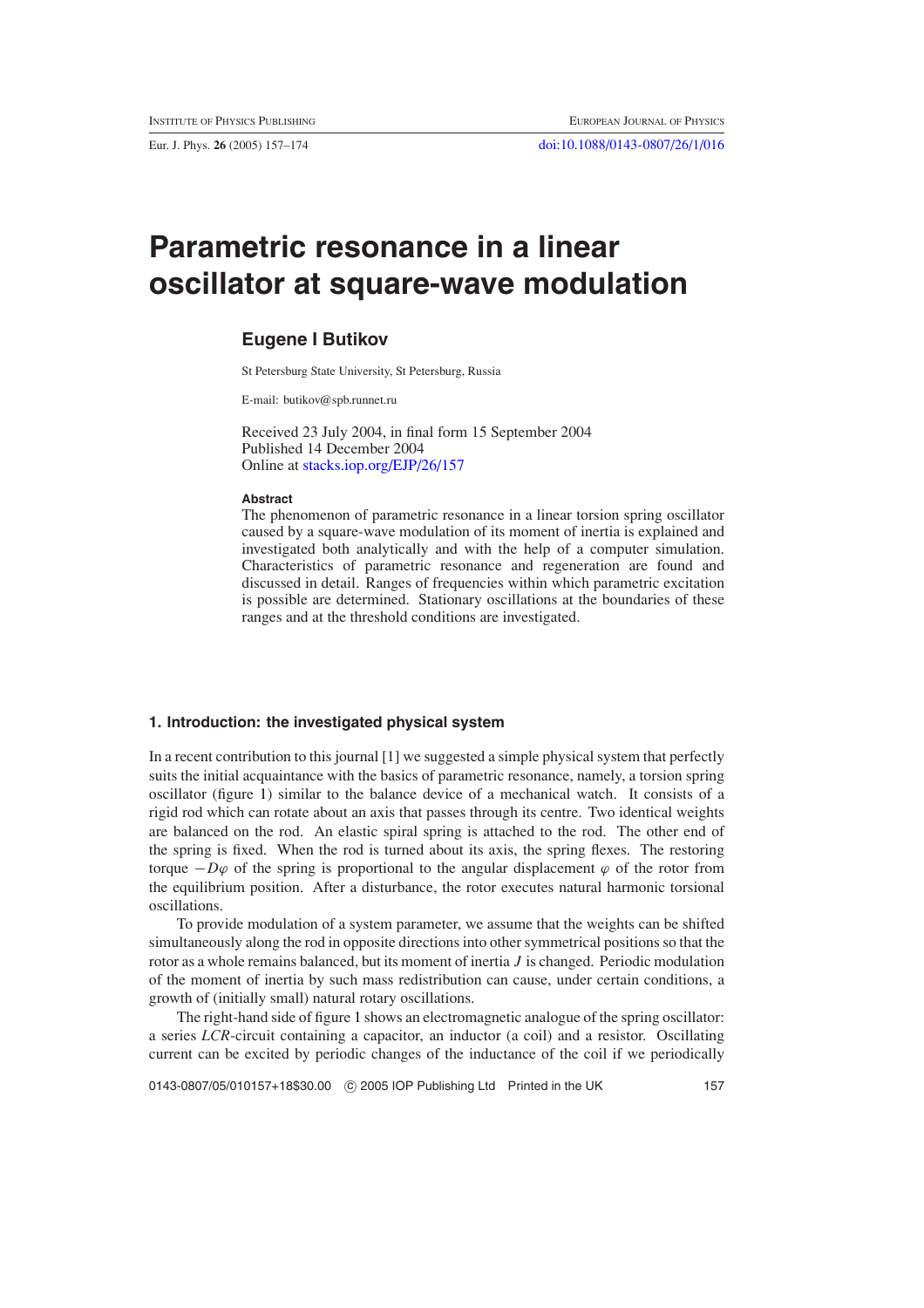

<span id="page-1-0"></span>**Figure 1.** Schematic image of the torsion spring oscillator with a rotor whose moment of inertia is forced to vary periodically (left), and an analogous *LCR*-circuit with a coil whose inductance is modulated (right).

move an iron core in and out of the coil. Such periodic changes of the inductance are quite similar to the changes of the moment of inertia by mass redistribution in the mechanical system, which cause modulation of the natural frequency  $\omega_0 = \sqrt{D/J}$  of the torsional oscillations of the rotor.

The suggested physical system is *linear* and hence has the advantage of simplicity compared, say, with a pendulum whose length is modulated (see, for example, [2–4]) or whose pivot is forced to move periodically up and down [5]. We have explained and quantitatively investigated in [1] the parametric excitation in this linear system caused by a *smooth* (sinusoidal) forced motion of the weights.

#### **2. The square-wave modulation of the moment of inertia**

This paper is concerned with a periodic *square-wave* modulation of the moment of inertia. The square-wave modulation provides an alternative and maybe a more straightforward way to understand and describe quantitatively the phenomenon of parametric resonance. A computer program [6] developed by the author simulates such a physical system and aids greatly in explaining the phenomenon.

In the case of the square-wave modulation, abrupt, almost instantaneous increments and decrements in the moment of inertia occur sequentially, separated by equal time intervals. We denote these intervals by *T /*2, so that *T* equals the period of the variation in the moment of inertia (the *period of modulation*). We can easily understand how the square-wave modulation can produce considerable oscillation of the rotor, if the period and phase of modulation are chosen properly.

For example, suppose that the weights are drawn closer to each other (and to the axis) at the instant at which the oscillating rotor passes through the equilibrium position, when its angular velocity is almost maximal. While the weights are being radially moved, the angular momentum of the system remains constant. Thus, the resulting reduction in the moment of inertia is accompanied by an increment in the angular velocity, and the rotor acquires additional energy. The greater the angular velocity, the greater the increment in energy. This additional energy is supplied by the source that moves the weights along the rod.

On the other hand, if the weights are instantly moved apart along the rotating rod, the angular velocity and the energy of the rotor diminish. The decrease in energy is transmitted back to the source. In order that increments in energy occur regularly and exceed the amounts of energy returned, i.e., in order that, as a whole, the modulation of the moment of inertia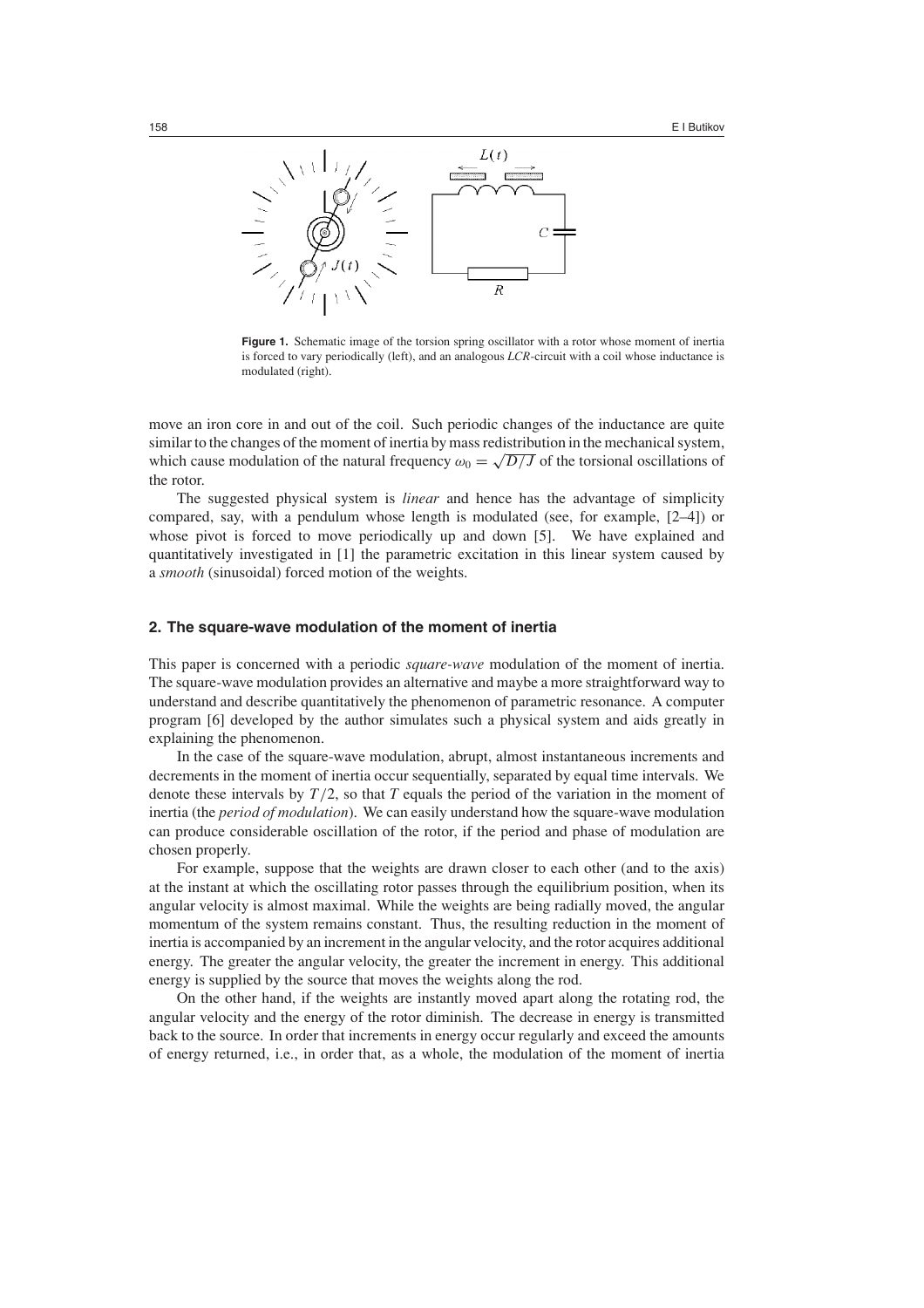regularly feeds the oscillator with energy, the period and phase of modulation must satisfy certain conditions.

For instance, let the weights be drawn closer to and moved apart from one another twice during one mean period of the natural oscillation. Furthermore, let the weights be drawn closer at the instant of maximal angular velocity, so that the rotor gains energy. After quarter period of the natural rotary oscillation the weights are moved apart, and this occurs almost at the instant of extreme deflection, when the angular velocity is nearly zero. Therefore, this particular motion causes no change in the angular velocity and kinetic energy of the rotor. Thus modulating the moment of inertia at a frequency twice the mean natural frequency generates the greatest growth of the amplitude, provided that the phase of the modulation is chosen in the way described above.

It is evident that the energy of the oscillator is increased not only when two full cycles of variation in the parameter occur during one natural period of oscillation, but also when two cycles occur during three, five or any odd number of natural periods. We shall see later that the delivery of energy, though less efficient, is also possible if two cycles of modulation occur during an even number of natural periods.

# **3. Conditions and peculiarities of parametric resonance**

There are several important differences that distinguish parametric resonance from the ordinary resonance caused by an external force exerted directly on the system. Parametric resonance is possible when one of the following conditions for the frequency  $\omega$  (or for the period *T*) of a parameter modulation is fulfilled:

$$
\omega = 2\omega_0/n,
$$
\n $T = nT_0/2,$ \n $n = 1, 2, ....$ \n(1)

<span id="page-2-0"></span>Parametric resonance is possible not only at the frequencies  $\omega_n$  given in equation [\(1\)](#page-2-0), but also in ranges of frequencies *ω* lying on either side of the values *ωn* (in the *ranges of instability*). These intervals become wider as the depth of modulation is increased. An important difference between parametric excitation and forced oscillations is related to the dependence of the growth of energy on the energy already stored in the system. While for forced excitation the increment in energy during one period is proportional to the *amplitude* of oscillations, i.e., to the square root of the energy, at parametric resonance the increment in energy is proportional to the *energy* stored in the system.

Energy losses caused by friction are also proportional to the energy already stored. In the case of direct forced excitation energy losses restrict the growth of the amplitude because these losses grow with the energy faster than does the investment in energy arising from the work done by the external force. In the case of parametric resonance, both the investment in energy caused by the modulation of a parameter and the frictional losses are proportional to the energy stored, and so their ratio does not depend on the amplitude. Therefore, parametric resonance is possible only when a *threshold* is exceeded, that is, when the increment in energy during a period (caused by the parameter variation) is larger than the amount of energy dissipated during the same time. The critical (threshold) value of the modulation depth depends on friction. However, if the threshold is exceeded, the frictional losses of energy in a linear system cannot restrict the growth of the amplitude.

In a nonlinear system, the natural period depends on the amplitude of oscillations. If conditions for parametric resonance are fulfilled at small oscillations and the amplitude is growing, the conditions of resonance become violated at large amplitudes. In a real system the growth of the amplitude is restricted by nonlinear effects.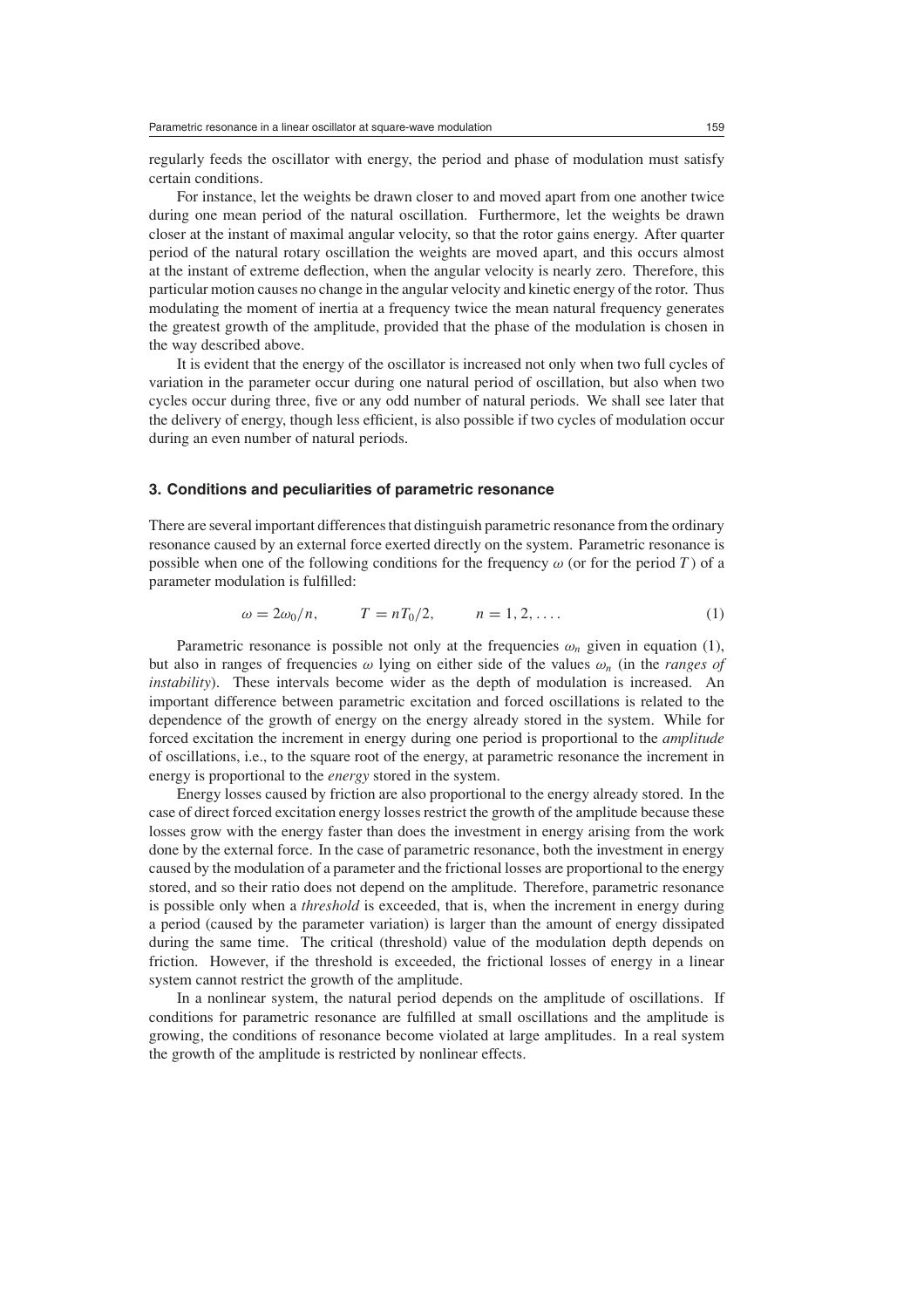#### **4. The threshold of parametric excitation**

We can use arguments employing the conservation laws to evaluate the modulation depth which corresponds to the threshold of parametric excitation. Let the changes in the moment of inertia *J* of the rotor occur between maximal  $J_1$  and minimal  $J_2$  values equal to  $J_0(1 + m)$ and *J*0*(*1−*m)*, respectively, where *m* is the dimensionless *depth of modulation*. During abrupt radial displacements of the weights along the rod, the angular momentum  $L = J\omega$  of the rotor is conserved. Therefore, it is convenient to use the expression  $E_{kin} = L^2/(2J)$ , which gives the kinetic energy of the rotor in terms of  $L$  and  $J$ . For the increment  $\Delta E$  in the rotor kinetic energy which occurs during an abrupt shift of the weights towards the axis, when the moment of inertia decreases from the value  $J_1 = J_0(1 + m)$  to the value  $J_2 = J_0(1 - m)$ , we can write

$$
\Delta E = \frac{L^2}{2J_0} \left( \frac{1}{1 - m} - \frac{1}{1 + m} \right) \approx 2m \frac{L^2}{2J_0} \approx 2m E_{\text{kin}}.
$$
 (2)

<span id="page-3-0"></span>The approximate expressions in [\(2\)](#page-3-0) are valid for small values of the modulation depth  $(m \ll 1)$ . If the event occurs near the equilibrium position of the rotor, when the total energy *E* of the pendulum is approximately its kinetic energy  $E_{kin}$ , equation [\(2\)](#page-3-0) shows that the fractional increment in the total energy  $\Delta E/E$  approximately equals twice the value of the modulation depth *m*:  $\Delta E/E \approx 2m$ .

When the frequencies and phases have those values which are favourable for the most effective delivery of energy, the abrupt displacement of the weights toward the ends of the rod occurs at the instant when the rotor attains its greatest deflection (more precisely, when the rotor is very near it). At this instant the angular velocity of the rotor is almost zero, and so this radial displacement of the weights into their previous positions causes nearly no decrement in the energy.

For the principal resonance  $(n = 1)$  the investment in energy occurs twice during the natural period  $T_0$  of oscillations. That is, the fractional increment in energy  $\Delta E/E$  during one period approximately equals 4*m*. A process in which the increment in energy  $\Delta E$  during a period is proportional to the energy stored *E* ( $\Delta E \approx 4mE$ ) is characterized on average by the exponential growth of the energy with time:

$$
E(t) = E_0 \exp(\alpha t). \tag{3}
$$

<span id="page-3-1"></span>In this case, the index of growth  $\alpha$  is proportional to the depth of modulation  $m$  of the moment of inertia:  $\alpha = 4m/T_0$ . When the modulation is exactly tuned to the principal resonance  $(T = T_0/2)$ , the decrease of energy is caused almost only by friction. Dissipation of energy due to viscous friction during an integral number of natural cycles (for  $t = nT_0$ ) is described by the following expression:

$$
E(t) = E_0 \exp(-2\gamma t). \tag{4}
$$

<span id="page-3-3"></span><span id="page-3-2"></span>Comparing equations [\(3\)](#page-3-1) and [\(4\)](#page-3-2), we obtain the following estimate for the threshold (minimal) value  $m_{\text{min}}$  of the depth of modulation corresponding to the excitation of the principal parametric resonance:

$$
m_{\min} = \frac{1}{2}\gamma T_0 = \frac{\pi}{2Q}.\tag{5}
$$

Here, we introduced the dimensionless quality factor  $Q = \omega_0/(2\gamma)$  to characterize friction in the system.

The plot of the angular velocity and the phase trajectory of parametric oscillations occurring at the threshold conditions, equation [\(5\)](#page-3-3), are shown in figure [2.](#page-4-0) This mode of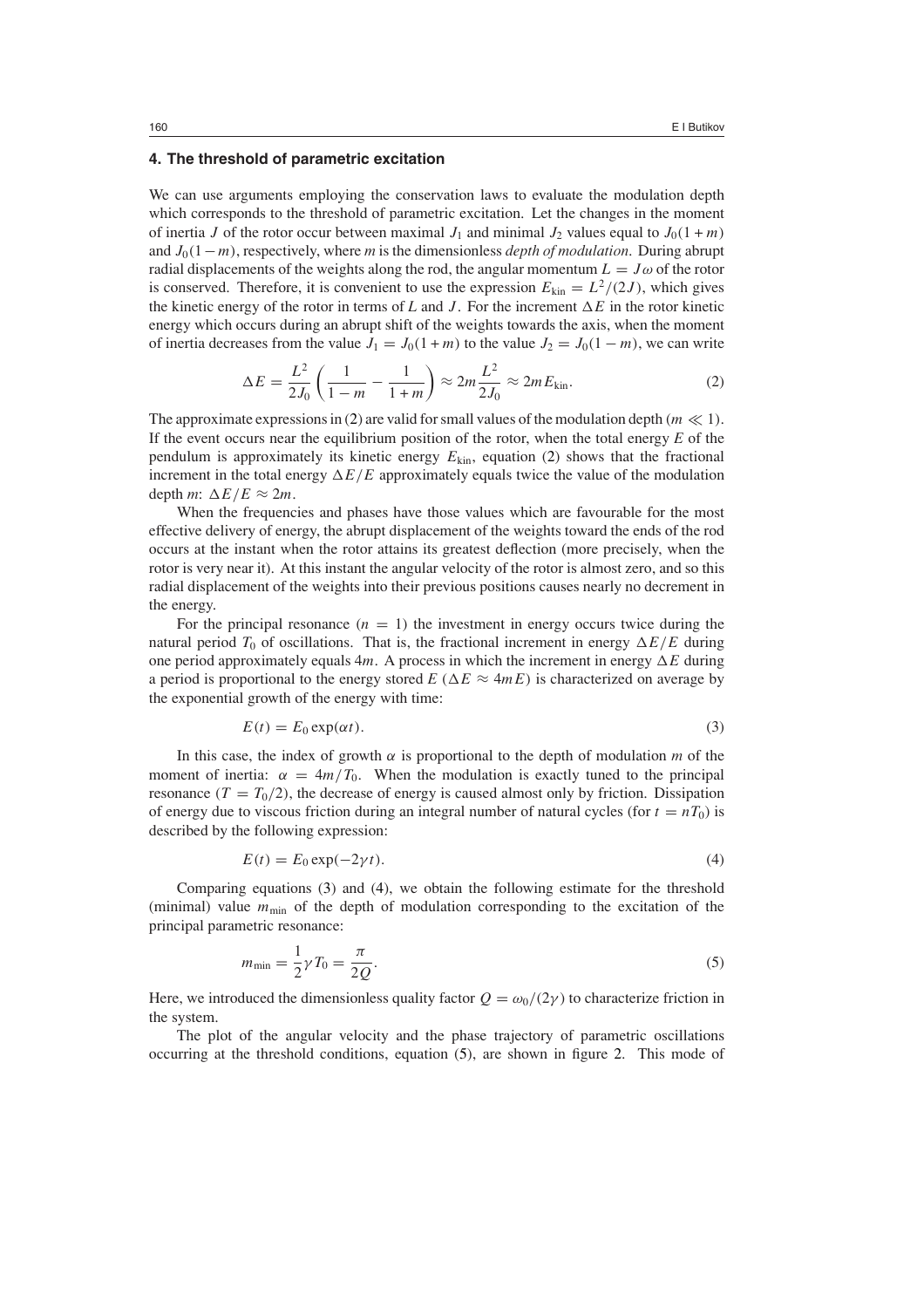

Period of modulation 0.5, depth of modulation 20%, quality factor 8.29, initial deflection 20 degrees, initial angular velocity -0.07

Figure 2. The time-dependent graphs and the phase trajectory of stationary oscillations at the threshold condition  $m \approx \pi/2Q$  for  $T = T_0/2$ .

<span id="page-4-0"></span>

<span id="page-4-1"></span>Figure 3. Exponential growth of the amplitude of oscillations at parametric resonance of the first order  $(n = 1)$ .

steady oscillations (which have a constant amplitude in spite of the dissipation of energy) is called *parametric regeneration*.

For the third resonance  $(T = 3T_0/2)$  the threshold value of the depth of modulation is three times greater than its value for the principal resonance:  $m_{\text{min}} = 3\pi/(2Q)$ . In this instance two cycles of the parametric variation occur during three full periods of natural oscillations. Radial displacements of the weights again happen at the most favourable moments, and so the same investment in energy occurs during an interval that is three times longer than the interval for the principal resonance.

When the depth of modulation exceeds the threshold value, the energy of oscillations increases exponentially with time. The growth of the energy again is described by equation [\(3\)](#page-3-1). However, now the index of growth  $\alpha$  is determined by the amount by which the energy delivered through parametric modulation exceeds the simultaneous losses of energy caused by friction:  $\alpha = 4m/T_0 - 2\gamma$ . The amplitude of parametrically excited oscillations also increases exponentially with time (figure [3\)](#page-4-1):  $a(t) = a_0 \exp(\beta t)$ . The index  $\beta$  in the growth of amplitude is one-half the index of the growth in energy. For the principal resonance,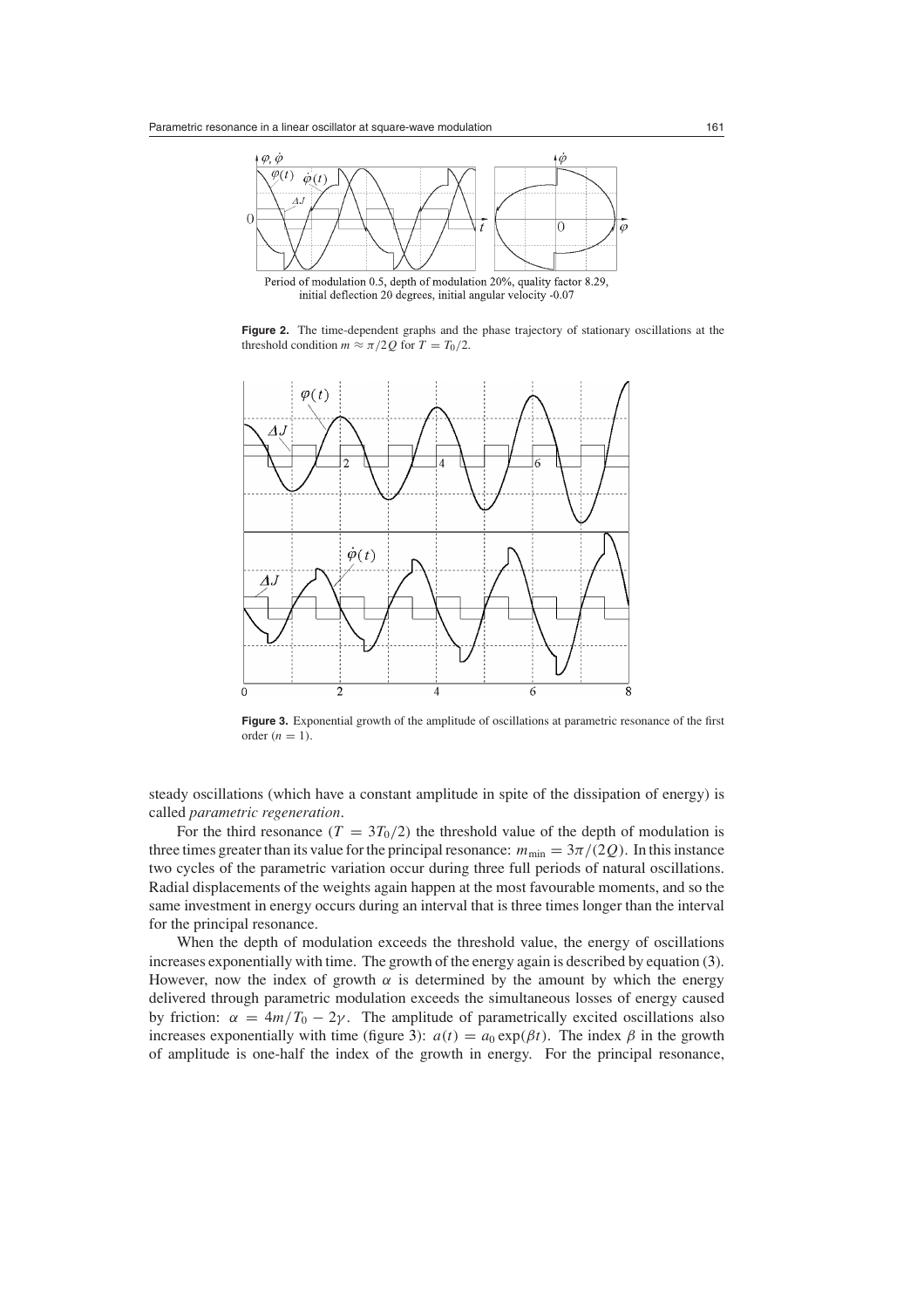when the investment in energy occurs twice during one natural period of oscillation, we have  $β = 2m/T_0 - γ = mω_0/π - γ$ .

# **5. Differential equation for parametric oscillations**

<span id="page-5-0"></span>We next consider a more rigorous mathematical treatment of parametric resonance under square-wave modulation of the parameter. During the time intervals  $(0, T/2)$  and  $(T/2, T)$ , the value of the moment of inertia is constant, and the motion of the rotor can be considered as a free oscillation described by a linear differential equation. However, the coefficients in this equation are different for the adjacent time intervals  $(0, T/2)$  and  $(T/2, T)$ :

$$
\ddot{\varphi} = -\frac{1}{1+m} \big( \omega_0^2 \varphi + 2\gamma \dot{\varphi} \big) \qquad \text{for} \quad 0 < t < T/2,\tag{6}
$$

$$
\ddot{\varphi} = -\frac{1}{1 - m} \big( \omega_0^2 \varphi + 2\gamma \dot{\varphi} \big) \qquad \text{for} \quad T/2 < t < T. \tag{7}
$$

<span id="page-5-1"></span>Here,  $\omega_0 = \sqrt{D/J_0}$  is the natural frequency of the oscillator and  $\gamma$  is the damping constant characterizing the strength of viscous friction. Both these quantities correspond to the mean value  $J_0 = \frac{1}{2}(J_1 + J_2)$  of the moment of inertia. For small and moderate values of *m* the moment of inertia equals  $J_0$  when the weights are near the half-way point between their extreme positions on the rod. For large *m* this is not the case because the moment of inertia depends on the square of the distance of the weights from the axis of rotation.

At each instant  $t_n = nT/2$   $(n = 1, 2, ...)$  of an abrupt change in the moment of inertia we must make a transition from one of these linear equations [\(6\)](#page-5-0) and [\(7\)](#page-5-1) to the other. During each half-period *T*/2 the motion of the oscillator is a segment of some harmonic (or damped) natural oscillation. An analytical investigation of parametric excitation can be carried out by fitting to one or another known solution to the linear equations [\(6\)](#page-5-0) and [\(7\)](#page-5-1) for consecutive adjacent time intervals.

The initial conditions for each subsequent time interval are chosen according to the physical model in the following way. Each initial value of the angular displacement  $\varphi$  equals the value  $\varphi(t)$  reached by the oscillator at the end of the preceding time interval. The initial value of the angular velocity  $\dot{\varphi}$  is related to the angular velocity at the end of the preceding time interval by the law of conservation of the angular momentum:

$$
(1+m)\dot{\varphi}_1 = (1-m)\dot{\varphi}_2. \tag{8}
$$

<span id="page-5-2"></span>In equation [\(8\)](#page-5-2)  $\dot{\varphi}_1$  is the angular velocity at the end of the preceding time interval, when the moment of inertia of the rotor has the value  $J_1 = J_0(1 + m)$ , and  $\dot{\varphi}_2$  is the initial value for the following time interval, during which the moment of inertia is equal to  $J_2 = J_0(1 - m)$ . The change in the angular velocity at an abrupt variation of the inertia moment from the value  $J_2$  to  $J_1$  can be found in the same way.

That we may use the conservation of angular momentum, as expressed in equation [\(8\)](#page-5-2), is allowed because, at sufficiently rapid displacement of the weights along the rotor, we can neglect the influence of the spring and consider the rotor as if it were freely rotating about its axis. This assumption is valid provided the duration of the displacement of the weights is a small portion of the natural period.

Considering conditions for which equations [\(6\)](#page-5-0) and [\(7\)](#page-5-1) yield solutions with increasing amplitudes, we can determine the ranges of frequency  $\omega$  near the values  $\omega_n = 2\omega_0/n$ , within which the state of rest is unstable for a given modulation depth  $m$ . In these ranges of instability an arbitrarily small deflection from equilibrium is sufficient for the progressive growth of small initial oscillations.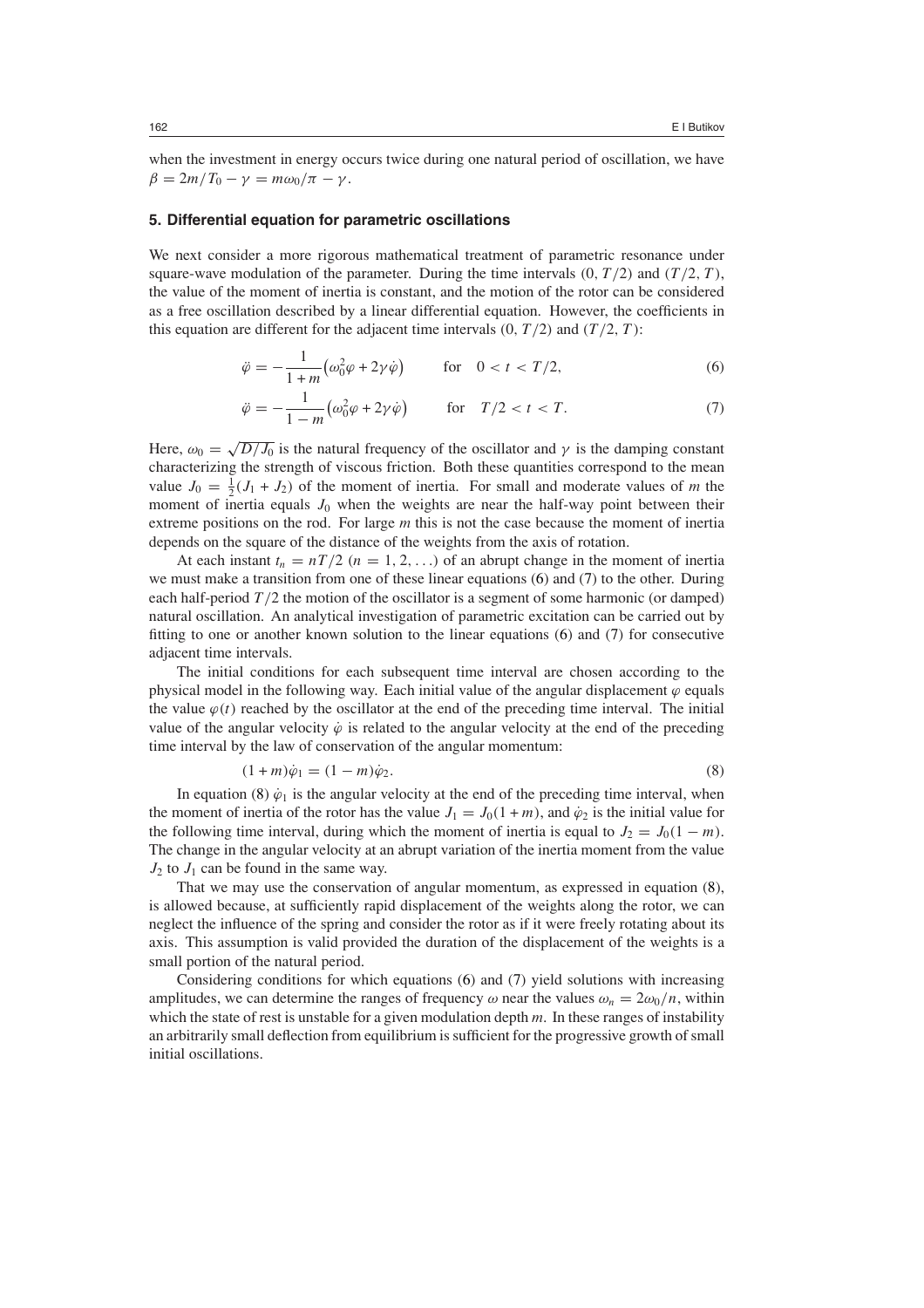# **6. The mean natural period at large depth of modulation**

The threshold for the parametric excitation of the torsion pendulum is determined above for the resonant situations in which two cycles of the parametric modulation occur during one natural period or during three natural periods of oscillation. The estimate obtained, equation [\(5\)](#page-3-3), is valid for small values of the modulation depth *m*.

For large values of the modulation depth *m*, the notion of a natural period needs a more precise definition. Let  $T_0 = 2\pi/\omega_0 = 2\pi\sqrt{J_0/D}$  be the period of oscillation of the rotor when the weights are fixed in some middle positions, for which the moment of inertia equals  $J_0$ . The period is somewhat longer when the weights are moved further apart:  $T_1 = T_0 \sqrt{1 + m} \approx T_0 \left( \frac{1 + m/2}{2} \right)$ . The period is shorter when the weights are moved closer to one another:  $T_2 = T_0 \sqrt{1 - m} \approx T_0 (1 - m/2)$ .

It is convenient to define the average period  $T_{\text{av}}$  not as the arithmetic mean  $\frac{1}{2}(T_1 + T_2)$ , but rather as the period that corresponds to the arithmetic mean frequency  $\omega_{\text{av}} = \frac{1}{2}(\omega_1 + \omega_2)$ , where  $\omega_1 = 2\pi/T_1$  and  $\omega_2 = 2\pi/T_2$ . So we define  $T_{av}$  by the relation

$$
T_{\rm av} = \frac{2\pi}{\omega_{\rm av}} = \frac{2T_1T_2}{(T_1 + T_2)}.
$$
\n(9)

<span id="page-6-0"></span>The period *T* of the parametric modulation which is exactly tuned to any of the parametric resonances is determined not only by the order *n* of the resonance, but also by the depth of modulation *m*. In order to satisfy the resonant conditions, the increment in the phase of natural oscillations during one cycle of modulation must be equal to  $\pi$ ,  $2\pi$ ,  $3\pi$ , ...,  $n\pi$ , .... During the first half-cycle the phase increases by  $\omega_1 T/2$ , and during the second half-cycle by  $\omega_2 T/2$ . Consequently, instead of the approximate condition expressed by equation [\(1\)](#page-2-0), we obtain

$$
\frac{\omega_1 + \omega_2}{2}T = n\pi, \qquad \text{or} \qquad T = n\frac{\pi}{\omega_{\text{av}}} = n\frac{T_{\text{av}}}{2}.
$$
 (10)

<span id="page-6-1"></span>Thus, for a parametric resonance of some definite order *n*, the condition for exact tuning can be expressed in terms of the two natural periods,  $T_1$  and  $T_2$ . This condition is  $T = nT_{av}/2$ , where  $T_{av}$  is defined by equation [\(9\)](#page-6-0). For moderate values of *m* it is possible to use approximate expressions for the average frequency and period:

$$
\omega_{\text{av}} = \frac{\omega_0}{2} \left( \frac{1}{\sqrt{1+m}} + \frac{1}{\sqrt{1-m}} \right) \approx \omega_0 \left( 1 + \frac{3}{8} m^2 \right), \qquad T_{\text{av}} \approx T_0 \left( 1 - \frac{3}{8} m^2 \right).
$$

The difference between  $T_{av}$  and  $T_0$  reveals itself in terms proportional to the square of the depth of modulation *m*.

# **7. Frequency ranges for parametric resonances of odd orders**

In order to determine the boundaries of the frequency ranges of parametric instability surrounding the resonant values  $T = T_{av}/2$ ,  $T = T_{av}$ ,  $T = 3T_{av}/2$ , ..., we can consider *stationary oscillations* that occur when the period of modulation *T* corresponds to one of the boundaries. These stationary oscillations can be represented as an alternation of natural oscillations with the periods  $T_1$  and  $T_2$ . In the absence of friction, the graphs of such oscillations are formed by segments of non-damped sine curves with the corresponding periods.

#### 7.1. Main interval of parametric instability

We examine first the vicinity of the principal resonance occurring at  $T = T_{av}/2$ . Suppose that the period *T* of the parametric variation is a little shorter than the resonant value  $T = T_{av}/2$ ,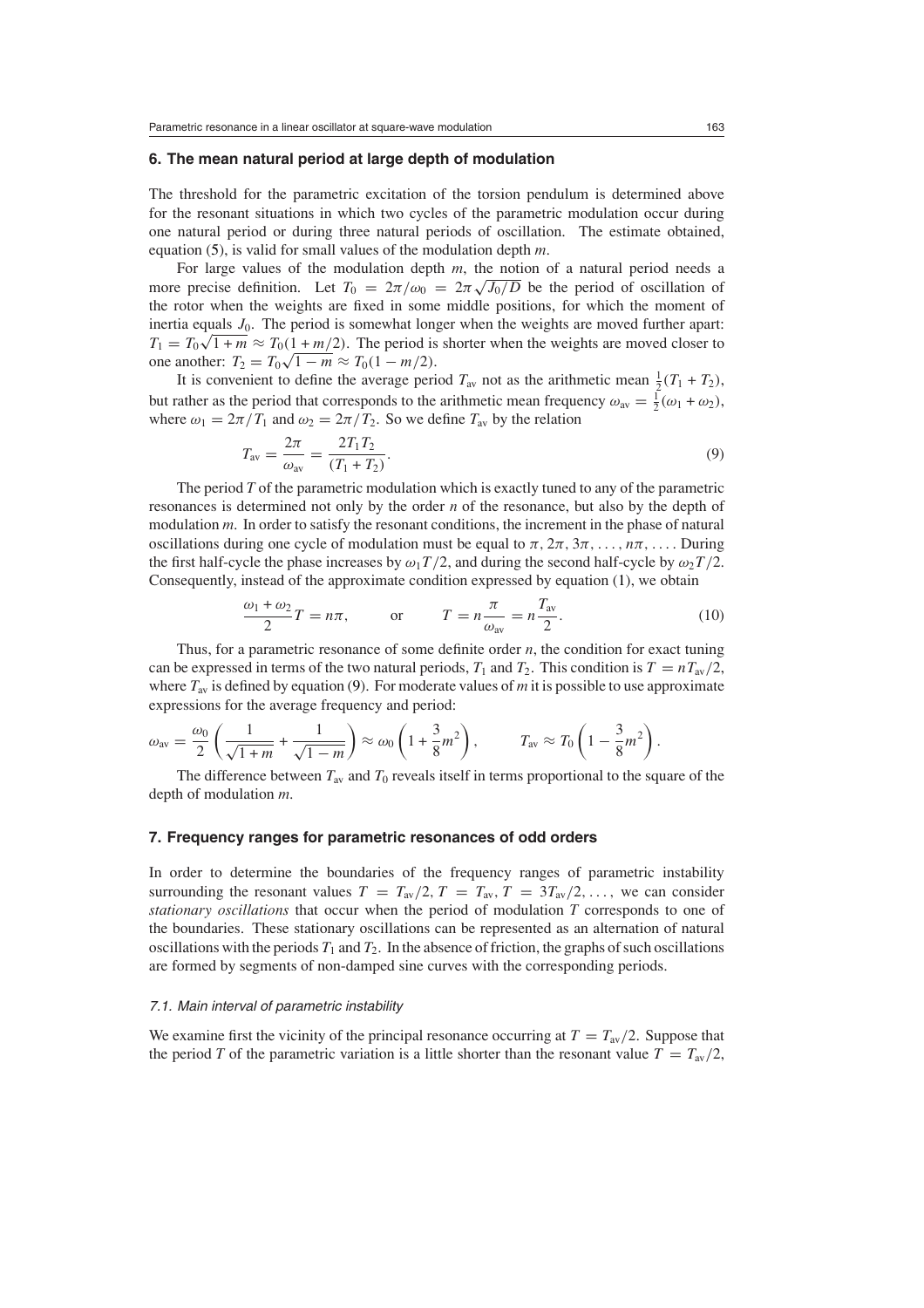

Period of modulation 0.436334, depth of modulation 30%, no friction, initial deflection 40 degrees, initial angular velocity 0.42

<span id="page-7-0"></span>**Figure 4.** Stationary parametric oscillations at the lower boundary of the principal interval of instability (near  $T = T_{\text{av}}/2$ ).

so that *T* corresponds to the left boundary of the interval of instability. In this case, a little less than a quarter of the mean natural period *T*av elapses between consecutive abrupt increases and decreases of the moment of inertia. The graph of the angular velocity  $\dot{\varphi}(t)$  for this periodic stationary process has the characteristic pattern shown in figure [4.](#page-7-0) The segments of the graphs of free oscillations (which occur during time intervals during which the moment of inertia is constant) are alternating parts of sine or cosine curves with the periods  $T_1$  and  $T_2$ . These segments are symmetrically truncated on both sides.

To find conditions at which such stationary oscillations take place, we can write the expressions for  $\varphi(t)$  and  $\dot{\varphi}(t)$  during the adjacent intervals in which the oscillator executes natural oscillations, and then fit these expressions to one another at the boundaries. Such fitting must provide a periodic stationary process.

We let the origin of time,  $t = 0$ , be the instant when the weights are shifted apart. The angular velocity is abruptly decreased in magnitude at this instant (see figure [4\)](#page-7-0). Then during the interval  $(0, T/2)$  the graph describes a natural oscillation with the frequency  $\omega_1 = \omega_0 / \sqrt{1 + m}$ . It is convenient to represent this motion as a superposition of sine and cosine waves whose constant amplitudes are  $A_1$  and  $B_1$ :

$$
\varphi_1(t) = (A_1 \sin \omega_1 t + B_1 \cos \omega_1 t), \n\dot{\varphi}_1(t) = (A_1 \omega_1 \cos \omega_1 t - B_1 \omega_1 \sin \omega_1 t).
$$
\n(11)

<span id="page-7-2"></span>Similarly, during the interval  $(-T/2, 0)$  the graph in figure [4](#page-7-0) is a segment of natural oscillation with the frequency  $\omega_2 = \omega_0 / \sqrt{1 - m}$ :

$$
\varphi_2(t) = (A_2 \sin \omega_2 t + B_2 \cos \omega_2 t), \n\dot{\varphi}_2(t) = (A_2 \omega_2 \cos \omega_2 t - B_2 \omega_2 \sin \omega_2 t).
$$
\n(12)

<span id="page-7-1"></span>To determine the values of constants  $A_1$ ,  $B_1$  and  $A_2$ ,  $B_2$ , we can use the conditions that must be satisfied when the segments of the graph are joined together, taking into account the periodicity of the stationary process. At  $t = 0$  the angle of deflection is the same for both  $\varphi_1$ and  $\varphi_2$ :  $\varphi_1(0) = \varphi_2(0)$ . From this condition, we find that  $B_1 = B_2$ . We later denote these equal constants simply by *B*. The angular velocity at  $t = 0$  undergoes a sudden change:

$$
(1+m)\dot{\varphi}_1(0) = (1-m)\dot{\varphi}_2(0).
$$

This condition gives us the following relation between  $A_2$  and  $A_1$ :  $A_2 = kA_1 = kA$ (further on we denote  $A_1$  simply as  $A$ ), where we have introduced a dimensionless quantity  $k$ which depends on the depth of modulation *m*:

$$
k = \sqrt{\frac{1+m}{1-m}}.
$$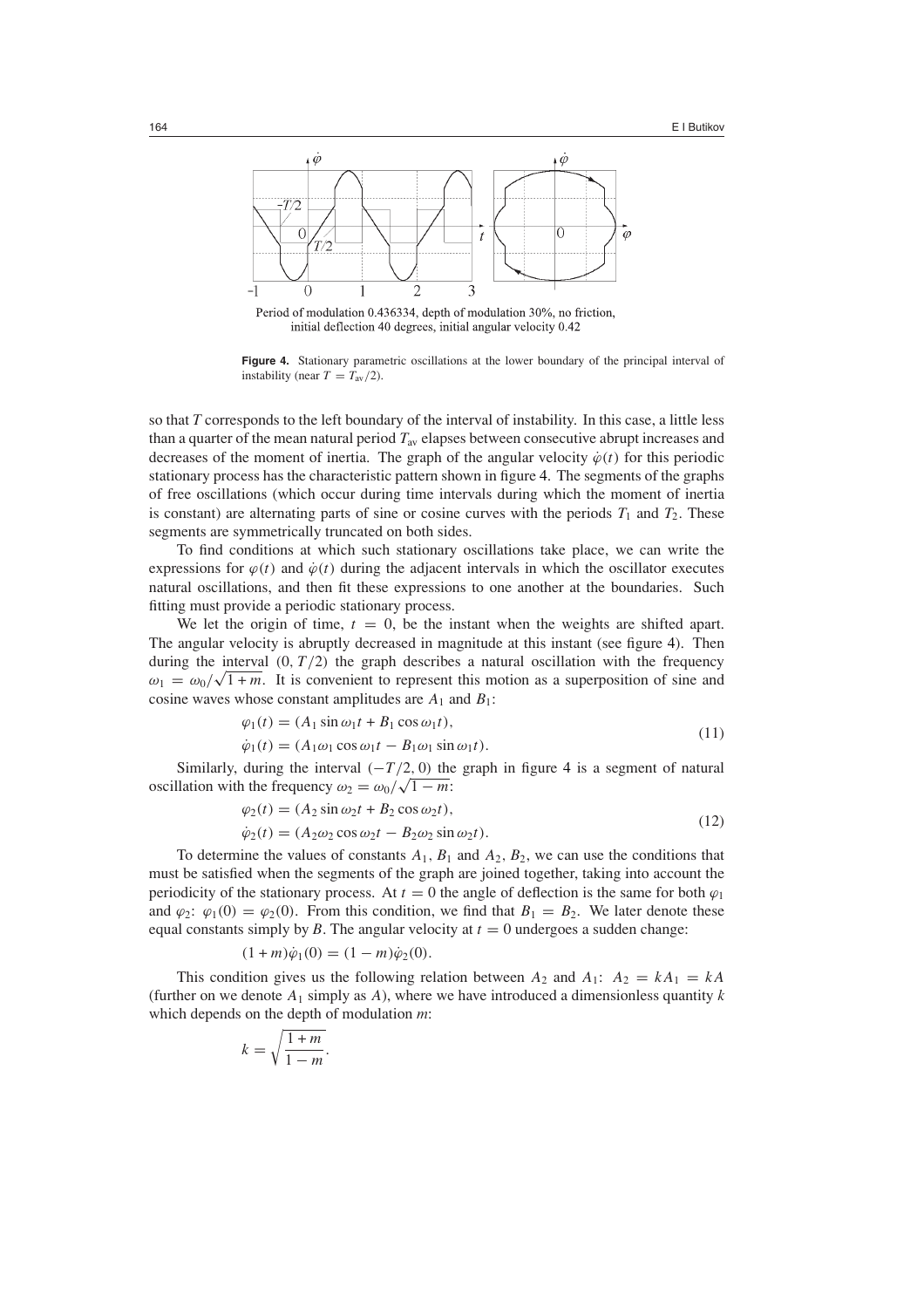Parametric resonance in a linear oscillator at square-wave modulation 165

<span id="page-8-0"></span>Equations for the constants *A* and *B* are determined by the conditions at the instants −*T /*2 and  $T/2$ . For stationary periodic oscillations, corresponding to the principal resonance (and to all resonances of odd numbers  $n = 1, 3, \ldots$  in equation [\(10\)](#page-6-1)), these conditions are

$$
\varphi_1(T/2) = -\varphi_2(-T/2), \qquad (1+m)\dot{\varphi}_1(T/2) = -(1-m)\dot{\varphi}_2(-T/2). \tag{13}
$$

<span id="page-8-1"></span>Substituting  $\varphi$  and  $\dot{\varphi}$  from equation [\(12\)](#page-7-1) into equation [\(13\)](#page-8-0), we obtain the system of homogeneous equations for the unknown quantities *A* and *B*:

$$
(S1 - kS2)A + (C1 + C2)B = 0,k(C1 + C2)A - (kS1 - S2)B = 0.
$$
\n(14)

In equation [\(14\)](#page-8-1), the following notation is used:

$$
C_1 = \cos(\omega_1 T/2), \qquad C_2 = \cos(\omega_2 T/2), S_1 = \sin(\omega_1 T/2), \qquad S_2 = \sin(\omega_2 T/2).
$$
 (15)

<span id="page-8-5"></span><span id="page-8-2"></span>The homogeneous system of equations [\(14\)](#page-8-1) for *A* and *B* has a non-trivial (non-zero) solution only if its determinant is zero:

$$
2kC_1C_2 - (1 + k^2)S_1S_2 + 2k = 0.
$$
\n(16)

This condition for the existence of a non-zero solution to equation [\(14\)](#page-8-1) gives us an equation for the unknown variable *T*, which enters equation [\(16\)](#page-8-2) as the arguments of sine and cosine functions in *S*1*, S*<sup>2</sup> and *C*1*, C*2. This equation determines the desired boundaries of the interval of instability. These boundaries *T*<sup>−</sup> and *T*<sup>+</sup> are given by the roots of equation [\(16\)](#page-8-2). To find approximate solutions *T* to this transcendental equation, we transform it into a more convenient form. We first represent in equation [\(16\)](#page-8-2) the products  $C_1C_2$  and  $S_1S_2$  as follows:

$$
C_1 C_2 = \frac{1}{2} \left( \cos \frac{\Delta \omega T}{2} + \cos \omega_{\text{av}} T \right), \qquad S_1 S_2 = \frac{1}{2} \left( \cos \frac{\Delta \omega T}{2} - \cos \omega_{\text{av}} T \right),
$$

<span id="page-8-3"></span>where  $\Delta \omega = \omega_2 - \omega_1$ . Then, using the identity  $\cos \alpha = 2 \cos^2(\alpha/2) - 1$ , we reduce equation [\(16\)](#page-8-2) to the following form:

$$
(1+k)\cos\frac{\omega_{\text{av}}T}{2} = \pm|1-k|\cos\frac{\Delta\omega T}{4}.\tag{17}
$$

For the boundaries of the instability interval which contains the principal resonance, we search for a solution *T* of equation [\(17\)](#page-8-3) in the vicinity of  $T = T_0/2$ . For a given value of the depth of modulation *m*, equation [\(17\)](#page-8-3) in the neighbourhood of  $T_0/2 \approx T_{av}/2$  has two solutions which correspond to the boundaries *T*<sub>−</sub> and *T*<sub>+</sub> of the instability interval. The graph of the angular velocity and the phase diagram for the right boundary of the main interval  $(n = 1)$  are shown in figure [5.](#page-9-0)

To find the boundaries *T*<sup>−</sup> and *T*<sup>+</sup> of the instability interval, we replace *T* in the argument of the cosine on the left-hand side of equation [\(17\)](#page-8-3) by  $T_{av}/2 + \Delta T$ , where  $\Delta T \ll T_0$ . Since  $\omega_{\text{av}}T_{\text{av}} = 2\pi$ , we can write the cosine as  $-\sin(\omega_{\text{av}}\Delta T/2)$ . Then equation [\(17\)](#page-8-3) becomes

$$
\sin\frac{\omega_{\rm av}\Delta T}{2} = \mp \frac{|1-k|}{1+k} \cos\frac{\Delta\omega (T_{\rm av}/2 + \Delta T)}{4}.
$$
\n(18)

<span id="page-8-4"></span>This equation for  $\Delta T$  can be solved numerically by iteration. We start with  $\Delta T = 0$  as an approximation of the zeroth order, substituting it into the right-hand side of equation [\(18\)](#page-8-4), taken, say, with the upper sign. Then the left-hand side of equation [\(18\)](#page-8-4) gives us the value of  $\Delta T$ to the first order. We substitute this first-order value into the right-hand side of equation [\(18\)](#page-8-4), and on the left-hand side we obtain  $\Delta T$  to the second order. This procedure is iterated until a self-consistent value of  $\Delta T$  for the left boundary is obtained.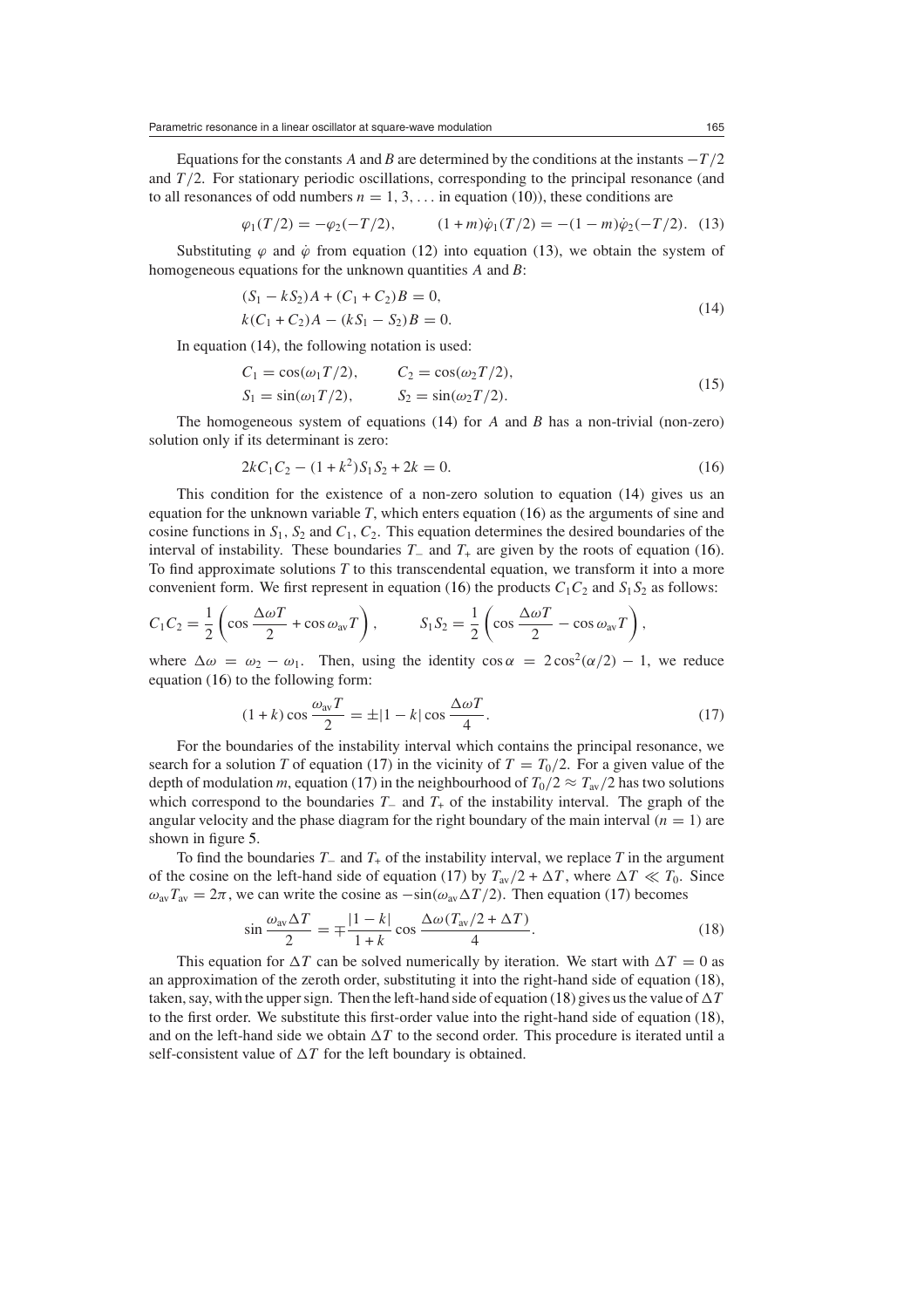

**Figure 5.** Stationary parametric oscillations at the upper boundary of the principal interval of instability (near  $T = T_{av}/2$ ).

<span id="page-9-0"></span>

<span id="page-9-1"></span>Figure 6. Intervals of parametric instability at square-wave modulation of the inertia moment in the absence of friction.

To determine  $\Delta T$  for the right boundary (see figure [5\)](#page-9-0), we use the same procedure, taking the lower sign on the right-hand side of equation [\(18\)](#page-8-4).

After the substitution of one of the roots *T*<sup>−</sup> or *T*<sup>+</sup> of equation [\(18\)](#page-8-4) into [\(14\)](#page-8-1) both equations for *A* and *B* become equivalent and allow us to find only the ratio  $A/B$ . This limitation means that the amplitude of stationary oscillations at the boundary of the instability interval can be arbitrarily large. This amplitude depends on the initial conditions. Nevertheless, these oscillations have a definite shape which is determined by the ratio of the amplitudes *A* and *B* of the sine and cosine functions whose segments form the pattern of the stationary parametric oscillation (see figures [4](#page-7-0) and [5\)](#page-9-0).

The intervals of instability for the first five parametric resonances are shown in figure [6](#page-9-1) for various values of the modulation depth *m*. The diagram is obtained by the above-discussed numerical solution by iterations.

<span id="page-9-2"></span>To obtain an approximate analytical solution to equation [\(18\)](#page-8-4) that is valid for small values of the modulation depth *m*, we can simplify the expression on the right-hand side by assuming that  $k \approx 1 + m$ ,  $|1 - k| \approx m$ . We may also assume the value of the cosine to be 1. On the left-hand side of equation [\(18\)](#page-8-4), the sine can be replaced by its small argument, where  $\omega_{\text{av}} = 2\pi/T_{\text{av}}$ . Thus, we obtain the following approximate expression that is valid up to terms to the second order in *m*:

$$
T_{\mp} = \frac{1}{2} \left( 1 \mp \frac{m}{\pi} \right) T_{\text{av}} = \frac{1}{2} \left( 1 \mp \frac{m}{\pi} - \frac{3m^2}{8} \right) T_0. \tag{19}
$$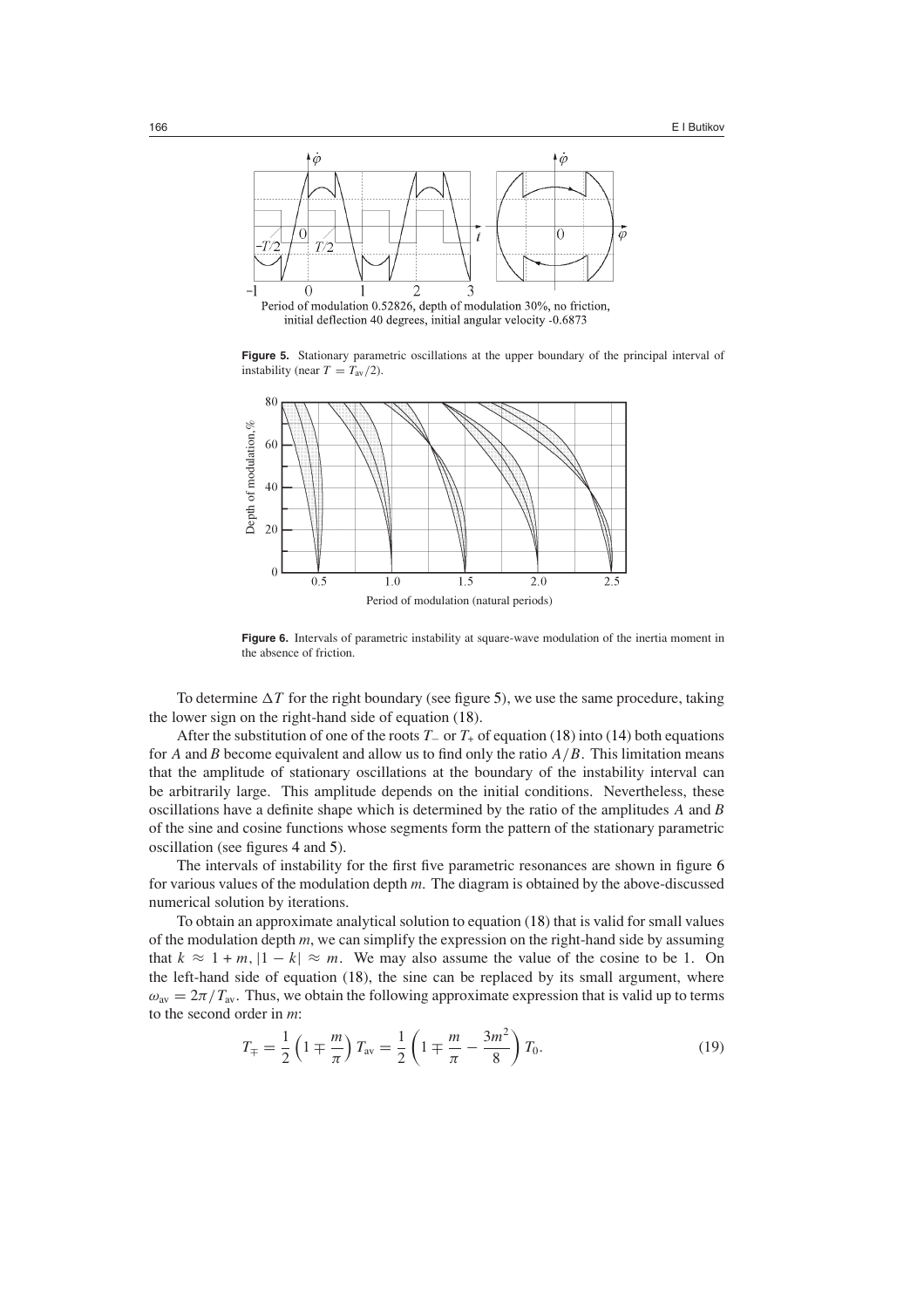

<span id="page-10-0"></span>oscillations at the left boundary of the interval of instability near  $T = 3T_{av}/2$ .

**Figure 7.** The graph of the angular velocity and the phase trajectory of stationary parametric

#### 7.2. Third-order interval of parametric instability

In a similar way we can determine the boundaries of the instability interval in the vicinity of a resonance of the higher order  $n = 3$ . At this resonance two cycles of the parametric variation occur during three natural periods of oscillation  $(T = 3T_{av}/2)$ . Considering stationary oscillations at the boundaries of the third interval (figure [7\)](#page-10-0), we get the same equations [\(14\)](#page-8-1) for *A* and *B*, as well as equation [\(17\)](#page-8-3) for the values of the period of modulation. However, now we should search for a solution to equations [\(14\)](#page-8-1) in the vicinity of  $T = 3T_{av}/2$ . The boundaries of this interval, obtained by a numerical solution, are also shown in figure [6.](#page-9-1)

<span id="page-10-1"></span>For small values of the depth of modulation *m*, we can find approximate analytic expressions for the lower and the upper boundaries of the interval that are valid up to quadratic terms in *m*:

$$
T_{\mp} = \left(\frac{3}{2} \mp \frac{m}{2\pi}\right) T_{\text{av}} = \left(\frac{3}{2} \mp \frac{m}{2\pi} - \frac{9m^2}{16}\right) T_0. \tag{20}
$$

In this approximation, the third interval has the same width  $(m/\pi)T_0$  as does the interval of instability in the vicinity of the principal resonance. However, this interval is distinguished by greater asymmetry: its central point is displaced to the left of the value  $T = \frac{3}{2}T_0$  by  $\frac{9}{16}m^2T_0$ .

# **8. Frequency ranges for parametric resonances of even orders**

For small and moderate square-wave modulation of the moment of inertia, parametric resonance of the order  $n = 2$  (one cycle of the parametric variation during one natural period of oscillation) is relatively weak compared to the resonances  $n = 1$  and  $n = 3$  considered above. In the case in which  $n = 2$  the abrupt changes of the moment of inertia induce both an increase and a decrease of the energy only once during each natural period. The growth of oscillations occurs only if the increase in energy at the instant when the weights are drawn closer is greater than the decrease in energy when the weights are drawn apart. This is possible only if the weights are shifted towards the axis when the angular velocity of the rotor is greater in magnitude than it is when they are shifted apart. For  $T \approx T_{av}$ , these conditions can be fulfilled only because there is a small difference between the natural periods  $T_1$  and  $T_2$  of the rotor, where  $T_1$  is the period with the weights shifted apart and  $T_2$  is the period with them shifted together. This difference is proportional to *m*.

The growth of oscillations at parametric resonance of the second order is shown in figure [8.](#page-11-0) In this case, the investment in energy during a period is proportional to the *square* of the depth of modulation *m*, while in the cases of resonances with  $n = 1$  and  $n = 3$  the investment in energy is proportional to the first power of *m*. Therefore, for the same value of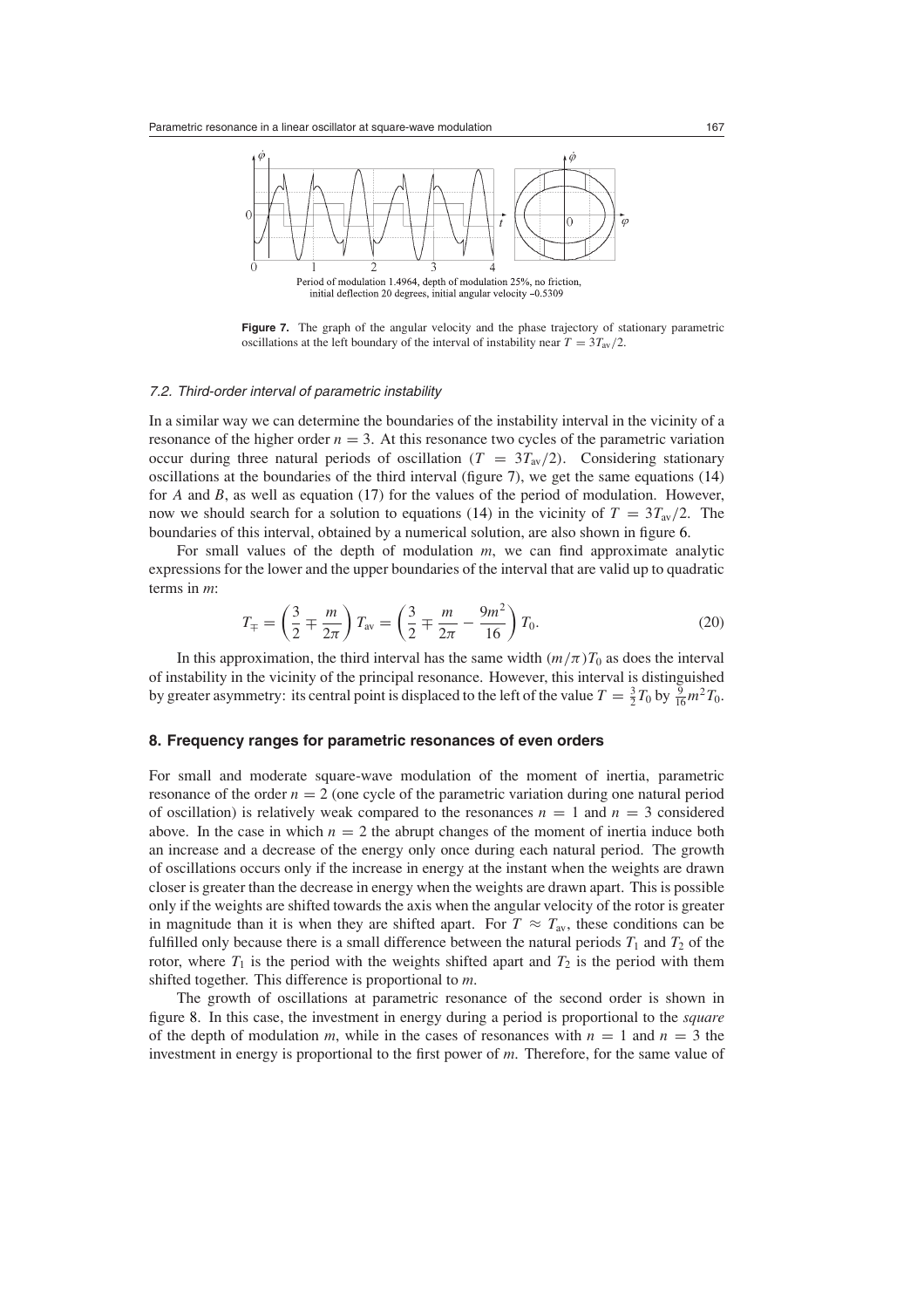

Period of modulation 0.9651, depth of modulation 30%, quality factor 60, initial deflection -20 degrees, initial angular velocity -18

<span id="page-11-0"></span>Figure 8. The graph of the angular velocity and the phase trajectory of oscillations corresponding to parametric resonance of the second order  $(T = T_{av})$ .



Period of modulation 0.9232, depth of modulation 35%, no friction, initial deflection 20 degrees, initial angular velocity 0.8986

**Figure 9.** Stationary parametric oscillations at one of the boundaries of the interval of instability of the second order (near  $T = T_{av} \approx T_0$ ).

<span id="page-11-1"></span>the damping constant  $\gamma$  (the same quality factor *Q*), a considerably greater depth of modulation is required here to exceed the threshold of parametric excitation.

The interval of instability in the vicinity of resonance with  $n = 2$  is considerably narrower compared to the corresponding intervals of the resonances with  $n = 1$  and  $n = 3$ . Its width is also proportional only to the square of *m* (for small values of *m*).

To determine the boundaries of this interval of instability, we can consider, as is done above for other resonances, stationary oscillations for  $T \approx T_0$  formed by alternating segments of free sinusoidal oscillations with the periods  $T_1$  and  $T_2$ . The graph of the angular velocity and the phase trajectory of such stationary periodic oscillations for one of the boundaries are shown in figure [9.](#page-11-1) During oscillations occurring at the boundary of the instability interval, the abrupt increment and decrement in the angular velocity exactly compensate each other.

To describe these stationary oscillations, we can use the same expressions for  $\varphi(t)$  and  $\dot{\varphi}(t)$  as we use in equations [\(11\)](#page-7-2) and [\(12\)](#page-7-1). The conditions for joining the graphs at  $t = 0$  are also the same. However, differences begin with the equations for the constants *A* and *B*. They are determined by the conditions of periodicity at the instants −*T /*2 and *T /*2. For stationary periodic oscillations, corresponding to resonance with  $n = 2$  (and for all resonances of even orders in equation [\(10\)](#page-6-1)), these conditions are

$$
\varphi_1(T/2) = \varphi_2(-T/2), \qquad (1+m)\dot{\varphi}_1(T/2) = (1-m)\dot{\varphi}_2(-T/2), \qquad (21)
$$

<span id="page-11-2"></span>and we obtain the system of equations for the amplitudes *A* and *B*:

$$
(S_1 + kS_2)A + (C_1 - C_2)B = 0,
$$
  
\n
$$
k(C_1 - C_2)A - (kS_1 + S_2)B = 0,
$$
\n(22)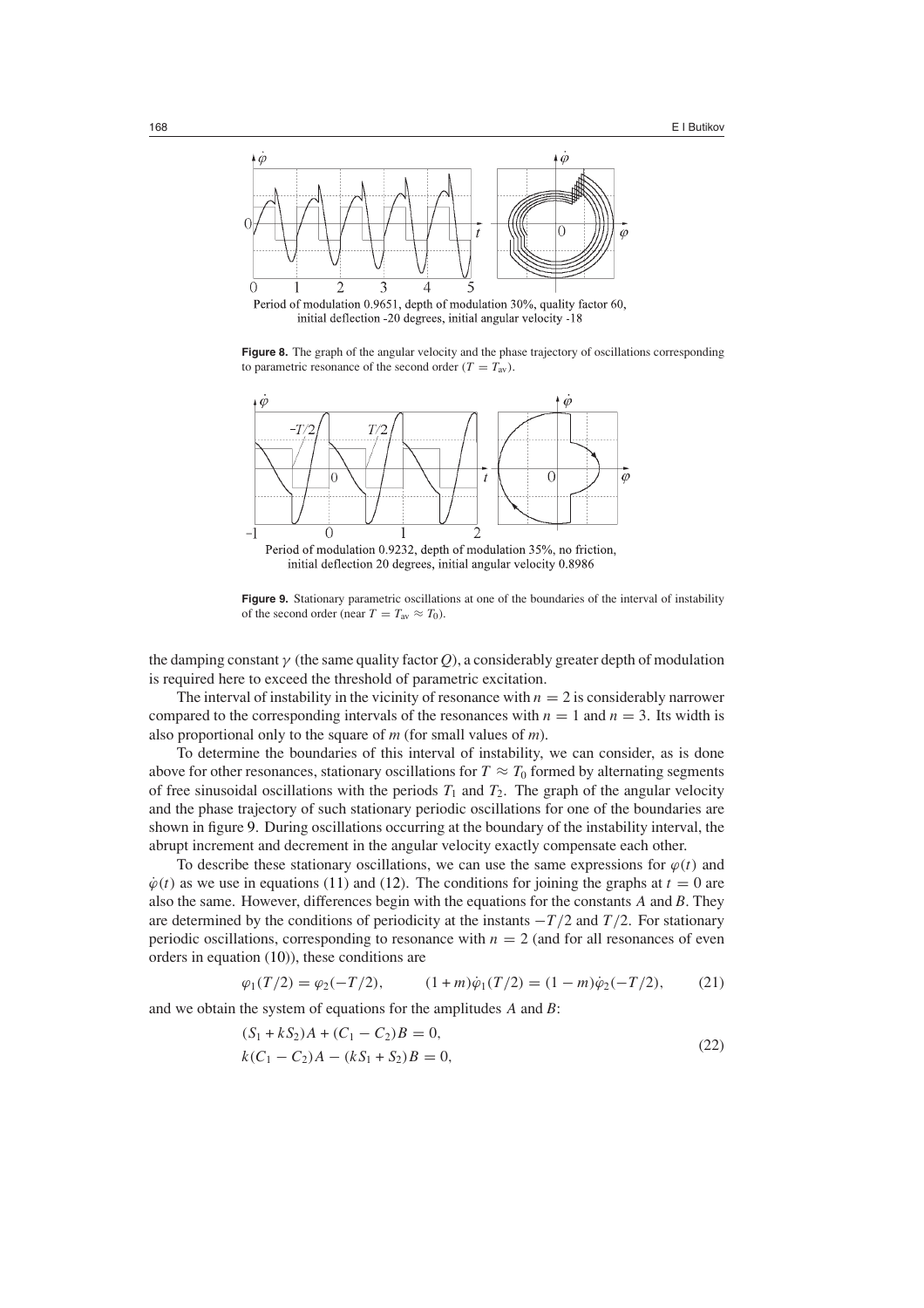

Period of modulation 0.9756, depth of modulation 40%, no friction, initial deflection -20 degrees, initial angular velocity 0.0834

<span id="page-12-2"></span>**Figure 10.** Stationary parametric oscillations at the other boundary of the interval of instability of the second order (near  $T = T_{av} \approx T_0$ ).

<span id="page-12-0"></span>where  $S_1$ ,  $C_1$  and  $S_2$ ,  $C_2$  are defined by the same equations [\(15\)](#page-8-5). The homogeneous system of equations for *A* and *B*, equations [\(22\)](#page-11-2), has a non-trivial solution if its determinant is zero:

$$
2kC_1C_2 - (1 + k^2)S_1S_2 - 2k = 0.
$$
\n(23)

In order to find the values  $T_$ π =  $T_$ <sub>av</sub> +  $\Delta T$  for the instability interval with *n* = 2 from equation [\(23\)](#page-12-0), we transform the products  $C_1C_2$  and  $S_1S_2$  in equation (23) by using the identity  $\cos \alpha = 1 - 2 \sin^2(\alpha/2)$ :

$$
(1+k)\sin\frac{\omega_{\text{av}}T}{2} = \pm |1-k|\sin\frac{\Delta\omega T}{4}.
$$
\n(24)

<span id="page-12-1"></span>We next replace *T* in the argument of the sine on the left-hand side of equation [\(24\)](#page-12-1) by  $T_{av} + \Delta T$ , where  $\Delta T \ll T_0$ . Since  $\omega_{av} T_{av} = 2\pi$ , we can write this sine as  $-\sin(\omega_{av} \Delta T/2)$ . Then equation [\(17\)](#page-8-3) becomes

$$
\sin\frac{\omega_{\rm av}\Delta T}{2} = \mp \frac{|1-k|}{1+k} \sin\frac{\Delta\omega (T_{\rm av} + \Delta T)}{4}.
$$
\n(25)

<span id="page-12-3"></span>This equation gives the left boundary *T*<sup>−</sup> of the instability interval when we take the upper sign in its right-hand side, and the right boundary  $T<sub>+</sub>$  when we take the lower sign. Stationary oscillations, which correspond to the right boundary, are shown in figure [10.](#page-12-2)

Equation [\(25\)](#page-12-3) for  $\Delta T$  can also be solved numerically by iteration. Substituting *T*<sub>−</sub> or *T*<sub>+</sub> obtained from [\(25\)](#page-12-3) into one of the equations [\(14\)](#page-8-1), we get the ratio of the amplitudes *A* and *B* that determines the pattern of stationary oscillations at the corresponding boundary of the instability interval. We note how narrow the intervals of even resonances ( $n = 2, 4$ ) are for small values of *m*. With the growth of *m* the intervals expand and become comparable with the intervals of odd orders.

<span id="page-12-4"></span>For small and moderate values of the depth of modulation, it is possible to find an approximate analytical solution to equation [\(25\)](#page-12-3):

$$
T_{\pm} = \left(1 \mp \frac{1}{4}m^2\right)T_{\text{av}} = T_0 + \left(\mp \frac{1}{4} - \frac{3}{8}\right)m^2 T_0,\tag{26}
$$

i.e.,  $T_ - = T_0 - \frac{5}{8}m^2T_0$ ,  $T_ + = T_0 - \frac{1}{8}m^2T_0$ . As mentioned above, the width  $T_ + - T_- = \frac{1}{2}m^2T_0$ of this interval of instability is proportional to the square of the modulation depth.

## **9. Intersections of the boundaries at large modulation**

Figure [6](#page-9-1) shows that at some definite values of *m* both boundaries of intervals with  $n > 2$ coincide (we may consider that they *intersect*). Thus, at these values of *m* the corresponding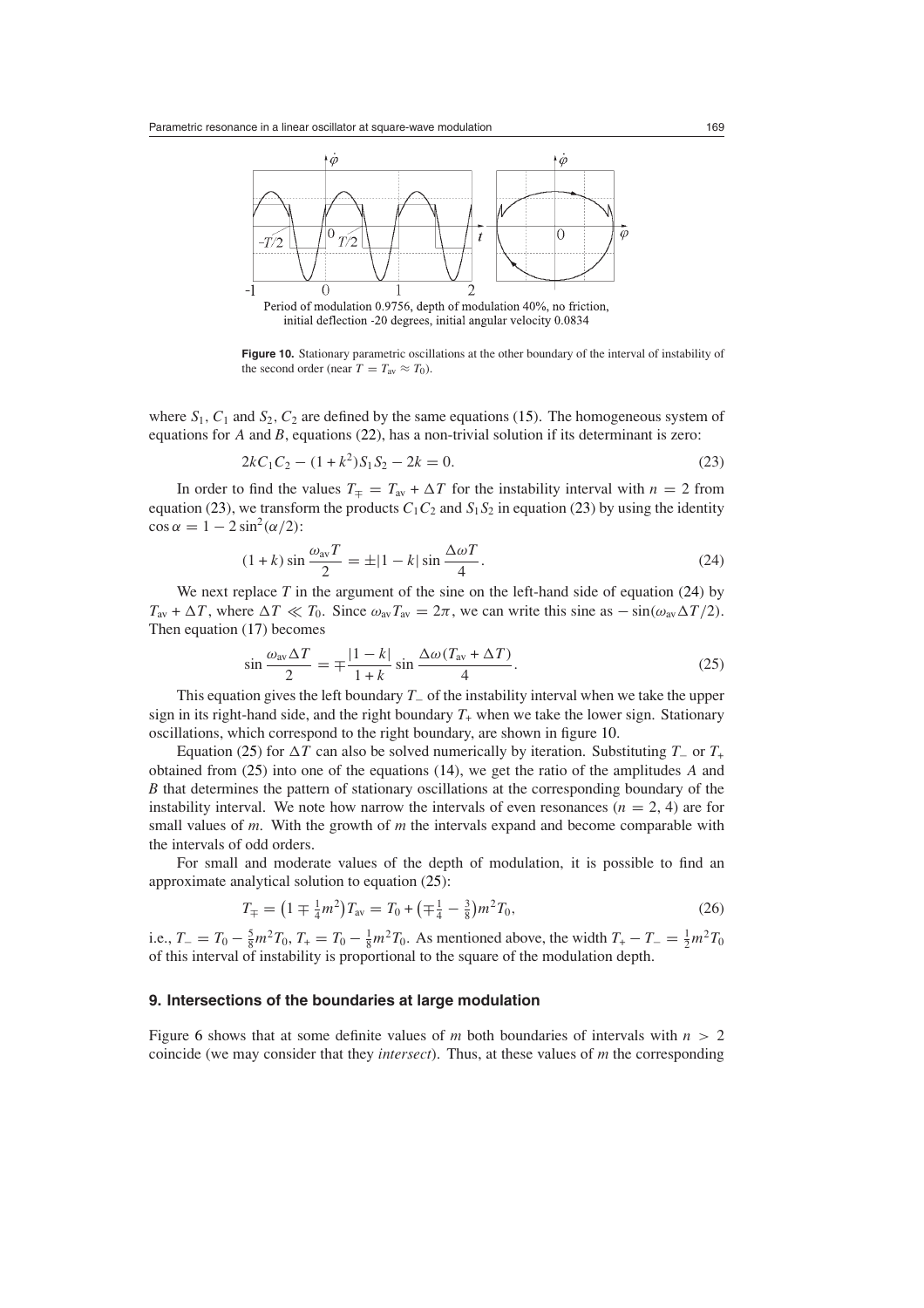

initial deflection 90 degrees, initial angular velocity 0.5

<span id="page-13-0"></span>**Figure 11.** Time-dependent graph of the angular velocity and the phase trajectory for stationary oscillations at the intersection of both boundaries of the third interval.

intervals of parametric resonance disappear. These values of *m* correspond to the natural periods  $T_1$  and  $T_2$  of oscillation (associated with the weights far apart and close to each other), whose ratio is 2:1*,* 3:1 and 3:2.

For the first intersection (ratio 2:1) exactly one half of the natural oscillation with period  $T_1$  is completed during the first half of the modulation cycle (see figure [11\)](#page-13-0). On the phase diagram, the representing point traces a half of the smaller ellipse, and then abruptly jumps down to the larger ellipse. During the second half of the modulation cycle the oscillator executes exactly a whole natural oscillation with period  $T_2 = T_1/2$ , so that the representing point passes in the phase plane along the whole larger ellipse, and then jumps up to the smaller ellipse along the same vertical segment.

During the next modulation cycle the representing point generates first the other half of the smaller ellipse, and then again the whole larger ellipse. Therefore during any two adjacent cycles of modulation, the representing point passes once along the closed smaller ellipse and twice along the larger one, returning finally to the initial point of the phase plane. We see that such an oscillation is periodic for arbitrary initial conditions. This means that for the corresponding values of the modulation depth *m* and the period of modulation *T* the growth of amplitude is impossible even in the absence of friction (the instability interval vanishes).

Similar explanations can be suggested for other cases in figure [6](#page-9-1) in which the boundaries intersect.

# **10. Intervals of parametric excitation in the presence of friction**

When there is friction in the system, the intervals of the period of modulation become narrower, and for strong enough friction (below the threshold) the intervals disappear. Above the threshold, approximate values for the boundaries of the first interval are given by equation [\(19\)](#page-9-2) provided we substitute for *m* the expression  $\sqrt{m^2 - m_{\text{min}}^2}$  with the threshold value  $m_{\text{min}} =$ *π/(*2*Q)* defined by equation [\(5\)](#page-3-3). The proof can be found in appendix A. For the third interval, we can use equation [\(20\)](#page-10-1), substituting  $\sqrt{m^2 - m_{\min}^2}$  for *m*, with  $m_{\min} = 3\pi/(2Q)$ . When  $m$  is equal to the corresponding threshold value  $m_{\text{min}}$ , the interval of parametric resonance disappears.

The boundaries of the second interval of parametric resonance in the presence of friction are approximately given by equation  $(26)$  provided we substitute for  $m<sup>2</sup>$  the expression  $\sqrt{m^4 - m_{\min}^4}$  with the threshold value  $m_{\min} = \sqrt{2/Q}$ , which corresponds to the second parametric resonance (see appendix B).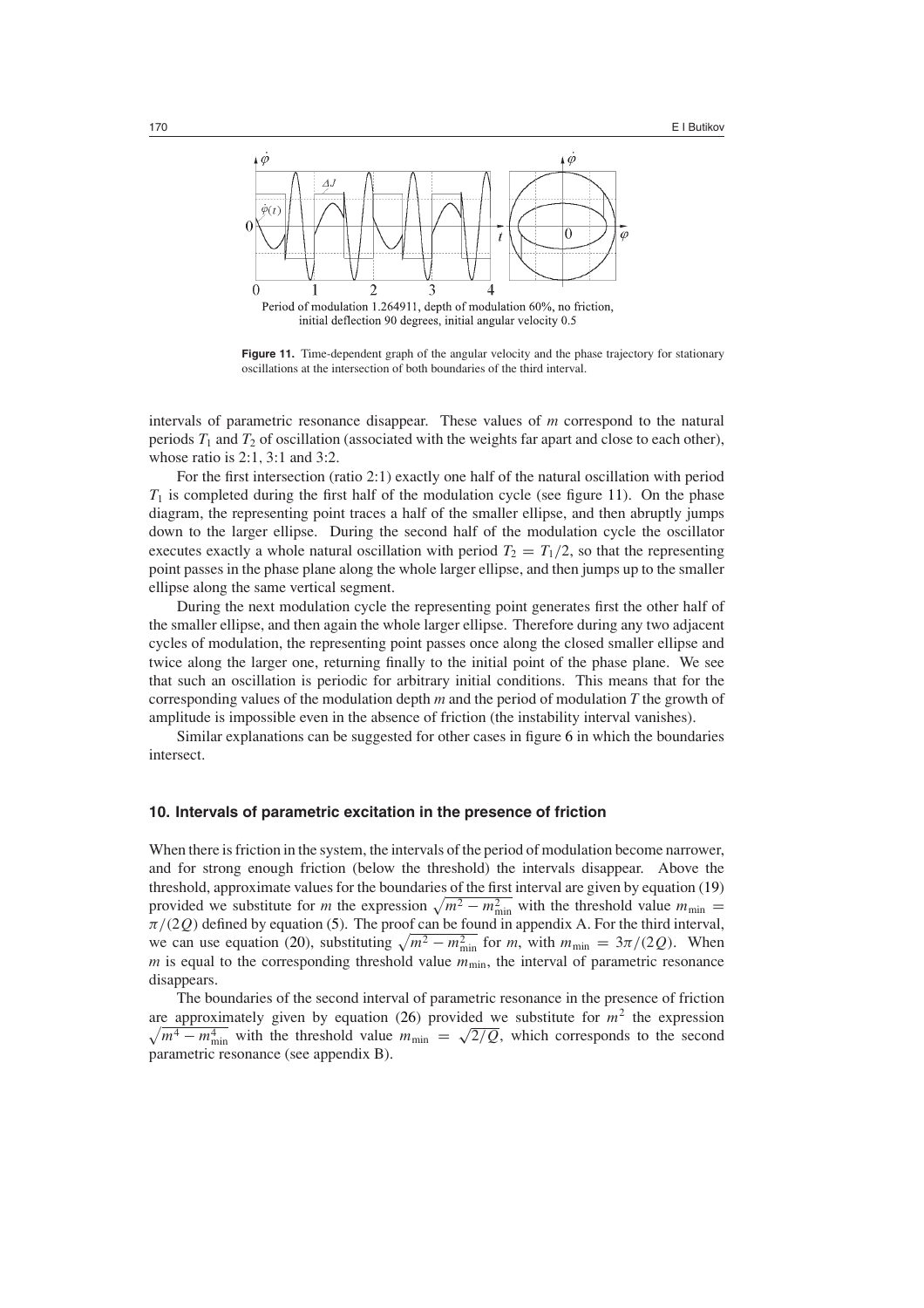

<span id="page-14-0"></span>**Figure 12.** Intervals of parametric excitation at square-wave modulation of the moment of inertia without friction, for  $Q = 20$  and for  $Q = 10$ .

The diagram in figure [12](#page-14-0) shows the boundaries of the first three intervals of parametric resonance for  $Q = 20$  and  $Q = 10$  (and also in the absence of friction). Note the 'island' of parametric resonance for  $n = 3$  and  $Q = 20$ . This resonance disappears when the depth of modulation exceeds 45% and reappears when *m* exceeds approximately 66%.

In the presence of friction, for any given value *m* of the depth of modulation, only several first intervals of parametric resonance (where *m* exceeds the threshold) can exist. We note that in case when the equilibrium of the system is unstable due to modulation of the parameter, parametric resonance can occur only if at least small oscillations are already excited. Indeed, when the initial values of  $\varphi$  and  $\dot{\varphi}$  are exactly zero, they remain zero over the course of time. This behaviour is in contrast to that of resonance arising from forced oscillations, when the amplitude increases with time even if initially the system is at rest in the equilibrium position (if the initial conditions are zero).

# **11. Concluding remarks**

We have shown above that a linear torsion oscillator whose moment of inertia is subjected to square-wave modulation by mass reconfiguration gives a very convenient example in which the phenomenon of parametric resonance can be clearly explained physically with all its peculiarities and even investigated quantitatively by rather modest mathematical means.

In a linear system, if the threshold of parametric excitation is exceeded, the amplitude of oscillations increases exponentially with time. In contrast to forced oscillations, linear viscous friction is unable to restrict the growth of the amplitude at parametric resonance. In real systems, the growth of the amplitude is restricted by nonlinear effects that cause the period to depend on the amplitude. During parametric excitation the growth of the amplitude causes variation of the natural period and thereby violates the conditions of resonance.

# **Appendix A. The principal interval of instability in the presence of friction**

Stationary oscillations occurring at the left boundary of the instability interval in the vicinity of the principal parametric resonance in the presence of friction are shown in figure [13](#page-15-0) (compare with figure [4\)](#page-7-0). Twice during the full cycle the angular velocity abruptly increases, and twice it decreases. The increments are greater than the decrements, so that as a whole the energy received by the rotor exceeds the energy given away. This surplus compensates for the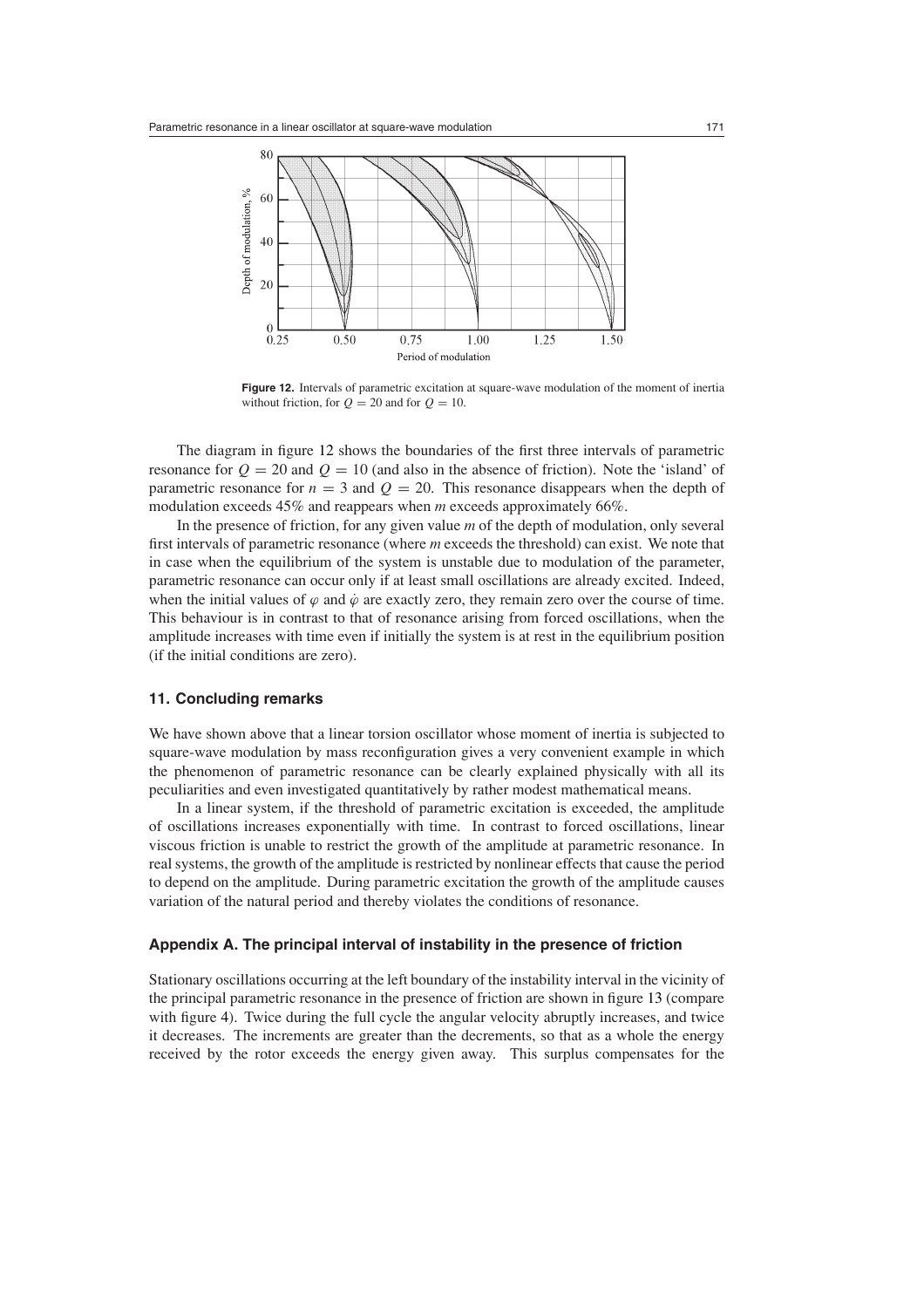

<span id="page-15-0"></span>**Figure 13.** Stationary oscillations in the presence of friction at the left boundary of the principal instability interval.

dissipation of the energy which occurs for natural oscillation during the intervals between the abrupt displacements of the weights along the rod.

To find conditions at which such stationary oscillations take place, we can write the expressions for  $\varphi(t)$  and  $\dot{\varphi}(t)$  during the adjacent intervals when the oscillator executes damped natural oscillations, and then fit these expressions to one another at the boundaries. We choose as the time origin  $t = 0$  the instant when the weights are shifted apart, and the angular velocity is decreased in magnitude. Then during the interval  $(0, T/2)$  the graph describes a damped natural oscillation with the frequency  $\omega_1 = \omega_0 / \sqrt{1 + m}$ . Similarly to equation [\(11\)](#page-7-2), it is convenient to represent this motion as a superposition of damped oscillations of sine and cosine types with some constants  $A_1$  and  $B_1$ :

$$
\varphi_1(t) = (A_1 \sin \omega_1 t + B_1 \cos \omega_1 t) e^{-\gamma t},
$$
  
\n
$$
\dot{\varphi}_1(t) \approx (A_1 \omega_1 \cos \omega_1 t - B_1 \omega_1 \sin \omega_1 t) e^{-\gamma t}.
$$
\n(A.1)

The latter expression for  $\dot{\varphi}(t)$  is valid for relatively weak friction  $(\gamma \ll \omega_0)$ . To obtain it, we differentiate  $\varphi(t)$  with respect to the time, considering the exponential factor  $e^{-\gamma t}$  to be approximately constant. Indeed, at weak damping the main contribution to the time derivative originates from the oscillating factors  $\sin \omega_1 t$  and  $\cos \omega_1 t$  in the expression for  $\varphi(t)$ . Similarly, during the interval  $(-T/2, 0)$  the graph in figure [13](#page-15-0) is a segment of damped natural oscillation with the frequency *ω*2:

$$
\varphi_2(t) = (A_2 \sin \omega_2 t + B_2 \cos \omega_2 t) e^{-\gamma t},
$$
\n(A.2)

$$
\dot{\varphi}_2(t) \approx (A_2 \omega_2 \cos \omega_2 t - B_2 \omega_2 \sin \omega_2 t) e^{-\gamma t}.
$$
\n(A.2)

<span id="page-15-1"></span>Further calculations are similar to those leading from equations [\(11\)](#page-7-2) and [\(12\)](#page-7-1) to [\(16\)](#page-8-2), but instead of equation [\(16\)](#page-8-2) we get the following equation:

$$
2kC_1C_2 - (1 + k^2)S_1S_2 + k(p + 1/p) = 0,
$$
\n(A.3)

where the notation  $p = e^{-\gamma T}$  is used. This condition of existence of a non-zero solution for constants  $A_1$  and  $B_1$  gives us an equation which determines the desirable boundaries of the interval of instability. These boundaries are given by the values of the unknown variable *T* (the roots of the equation), which enters equation [\(A.3\)](#page-15-1) as the arguments of sine and cosine functions in  $S_1$ ,  $S_2$  and  $C_1$ ,  $C_2$ , and also as the argument of the exponent in  $p = e^{-\gamma T}$ . To find approximate solutions *T* to this transcendental equation, we transform it into a more convenient form in the same way as in section 5:

$$
(1+k)\cos\frac{\omega_{\text{av}}T}{2} = \pm\sqrt{(1-k)^2\cos^2\frac{\Delta\omega T}{4} - k(p+1/p-2)}.
$$
 (A.4)

<span id="page-15-2"></span>To find the boundaries of the interval which contains the principal resonance, we should search for a solution *T* of equation [\(A.4\)](#page-15-2) in the vicinity of  $T = T_0/2 \approx T_{av}/2$ . If for a given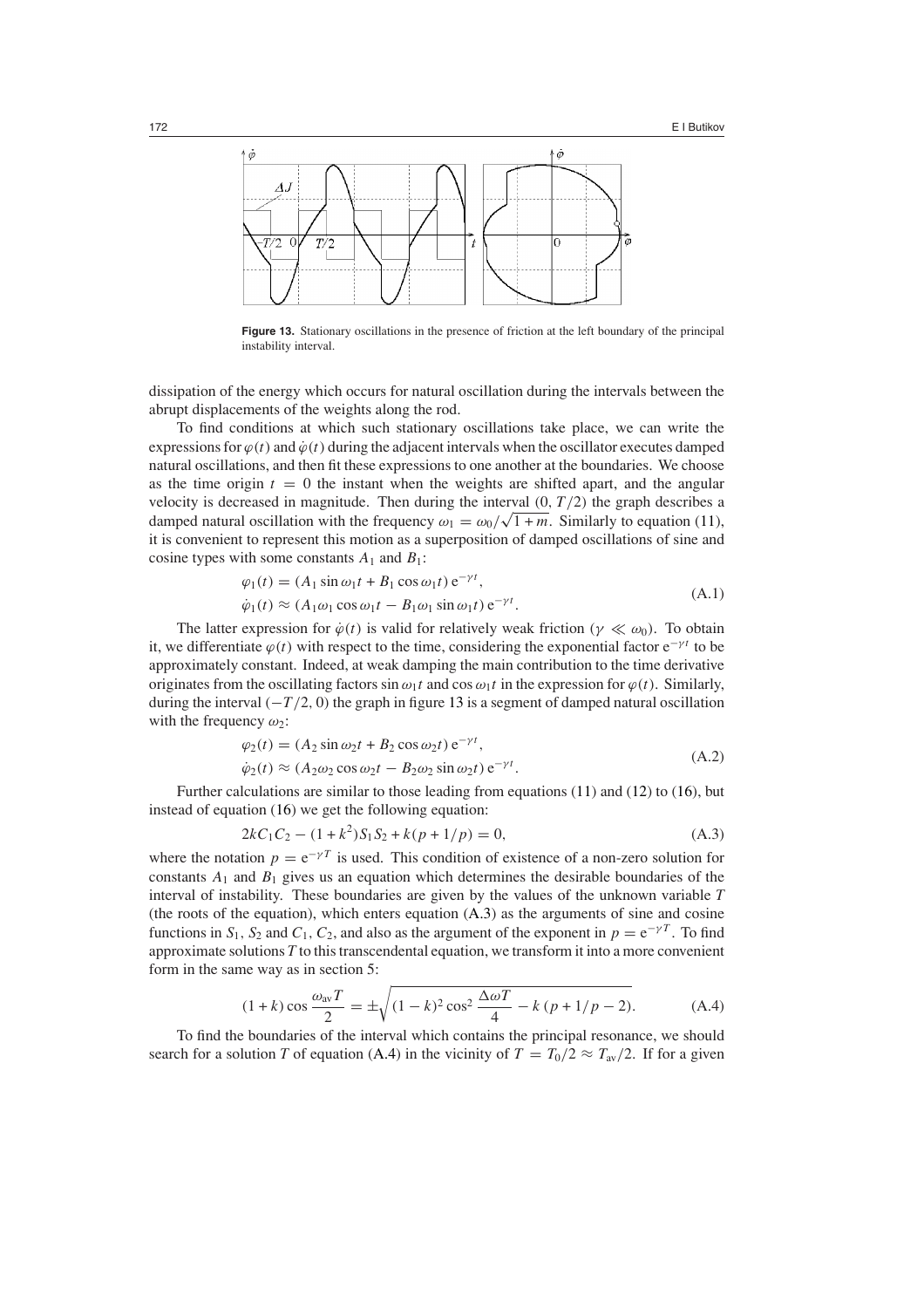value of the quality factor *Q* (*Q* enters  $p = e^{-\gamma T}$ ) the depth of modulation *m* exceeds the threshold value, equation [\(A.4\)](#page-15-2) has two solutions which correspond to the desirable boundaries *T*− and *T*<sub>+</sub> of the instability interval. These solutions exist if the expression under the radical sign in equation [\(A.4\)](#page-15-2) is positive. Its zero value corresponds to the threshold conditions:

$$
\frac{(1-k)^2}{k}\cos^2\frac{\Delta\omega T}{4} = p + 1/p - 2.
$$
 (A.5)

<span id="page-16-0"></span>To evaluate the threshold value of *Q* for small values of the modulation depth *m*, we may assume here  $k \approx 1 + m$ , and  $\cos(\Delta \omega T/4) \approx 1$ . On the right-hand side of equation [\(A.5\)](#page-16-0), in  $p = e^{-\gamma T}$ , we can consider  $\gamma T \approx \gamma T_0/2 = \pi/(2Q) \ll 1$ , so that  $p+1/p-2 \approx (yT)^2 = (\pi/2Q)^2$ . Thus, for the threshold of the principal parametric resonance we obtain

$$
Q_{\min} \approx \frac{\pi}{2m} \left( 1 + \frac{m}{2} \right) \approx \frac{\pi}{2m}, \qquad m_{\min} \approx \frac{\pi}{2Q} \left( 1 + \frac{\pi}{4Q} \right) \approx \frac{\pi}{2Q}.
$$
 (A.6)

<span id="page-16-1"></span>At the threshold the expression under the radical sign in equation [\(A.5\)](#page-16-0) is zero. Both its roots (the boundaries of the instability interval) merge. This occurs when the cosine on the left-hand side of equation [\(A.5\)](#page-16-0) is zero, that is, when its argument equals  $\pi/2$ :

$$
\omega_{\text{av}} \frac{T}{2} = \frac{\pi}{2}
$$
, or  $T = \frac{\pi}{\omega_{\text{av}}} = \frac{1}{2} T_{\text{av}}$ ,

so that the threshold conditions [\(A.6\)](#page-16-1) correspond to exact tuning to resonance, when  $T = T_{av}/2$ .

To find the boundaries *T*<sup>−</sup> and *T*<sup>+</sup> of the instability interval, we represent *T* in the argument of the cosine function on the left-hand side of equation [\(A.4\)](#page-15-2) as  $T_{av}/2 + \Delta T$ , where  $\Delta T \ll T_0$ . Since  $\omega_{av}T_{av} = 2\pi$ , this cosine can be written as  $-\sin(\omega_{av}\Delta T/2)$ . Then equation [\(A.4\)](#page-15-2) becomes

$$
\sin \frac{\omega_{\text{av}} \Delta T}{2} = \mp \frac{1}{1+k} \sqrt{(k-1)^2 \cos^2 \frac{\Delta \omega (\frac{1}{2} T_{\text{av}} + \Delta T)}{4} - k \frac{(p-1)^2}{p}}. \quad (A.7)
$$

<span id="page-16-2"></span>For zero friction  $p = 1$ , and equation [\(A.7\)](#page-16-2) coincides with [\(18\)](#page-8-4). The diagram in figure [12](#page-14-0) is obtained by numerically solving this equation for  $\Delta T$  by iteration.

To obtain an approximate solution of equation [\(A.7\)](#page-16-2), that is valid for small values of the modulation depth *m* up to terms to the second order of *m*, we can simplify the expression under the radical sign on the right-hand side of equation [\(A.4\)](#page-15-2), assuming  $k \approx 1 + m$ ,  $(1 - k)^2 \approx m^2$ , and the value of the cosine function to be 1. The last term of the radicand can be represented as  $(\pi/2Q)^2 \approx m_{\text{min}}^2$ . On the left-hand side the sine can be replaced with its small argument, where  $\omega_{\text{av}} = 2\pi/T_{\text{av}}$ . Thus, we obtain

$$
\frac{\Delta T}{T_{\text{av}}} \approx \mp \frac{1}{2\pi} \sqrt{m^2 - m_{\text{min}}^2}, \qquad \text{or} \qquad T_{\mp} = \frac{T_{\text{av}}}{2} \left( 1 \mp \frac{1}{\pi} \sqrt{m^2 - m_{\text{min}}^2} \right). \tag{A.8}
$$

For the case of zero friction  $m_{\text{min}} = 0$ , and these approximate expressions for the boundaries of the instability interval reduce to equation [\(19\)](#page-9-2). For the threshold conditions  $m = m_{\text{min}}$ , and both boundaries of the interval merge, that is, the interval disappears.

# **Appendix B. The second interval of instability in the presence of friction**

<span id="page-16-3"></span>When friction is taken into account, we arrive at, instead of equation [\(24\)](#page-12-1), the following equation for the boundaries of the second interval of parametric instability:

$$
(1+k)\sin\frac{\omega_{\text{av}}T}{2} = \pm\sqrt{(1-k)^2\sin^2(\Delta\omega T/4) - k(p+1/p-2)}.
$$
 (B.1)